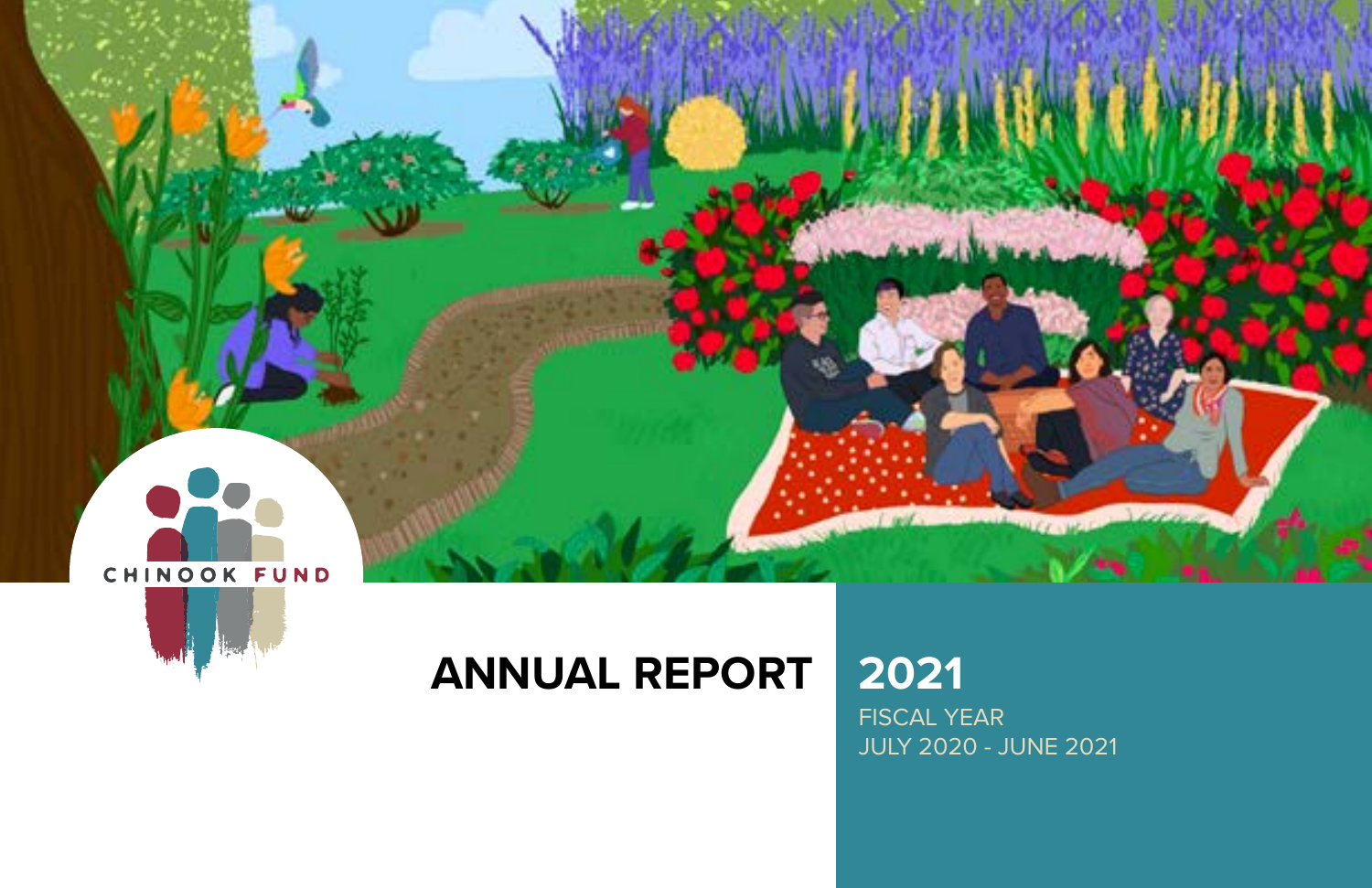- **CONTENTS** 1 About Chinook Fund – Mission & Impact
	- Letter from our Executive Director
	- Farewell to S. Juliette Lee & Jess Nelson
	- Staff, Board & Volunteers
	- The Giving Project
	- Giving Project Cohorts: Fall 2020 & Spring 2021
	- Donors by Region
	- Another World is Possible Fund
	- National Giving Project Network
	- Grantee Spotlight
	- Grantmaking Impact
	- Investing in BIPOC-led Movements
	- Fall & Spring Grantees
	- Another World is Possible Fund Grantees
	- Financials
	- Sponsors & Supporters

#### CHINOOK FUND

Cover art by Evann Waterman | on Instagram @evannsumner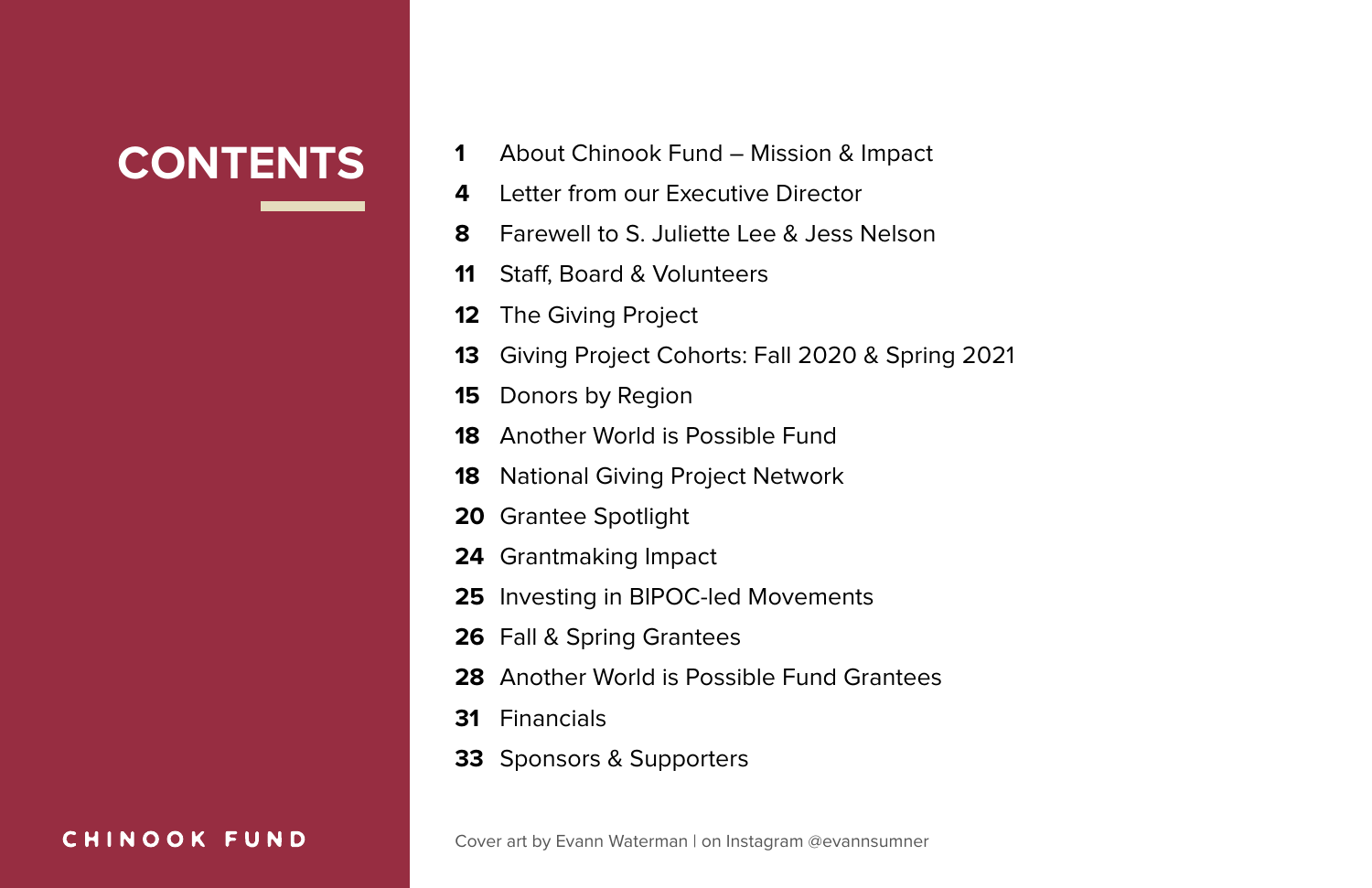## **ABOUT CHINOOK FUND**

## OUR MISSION

Chinook Fund seeds community-led, systemic change by mobilizing resources for and trusting in grassroots social justice organizations across Colorado.

*Center for African American Health* **1**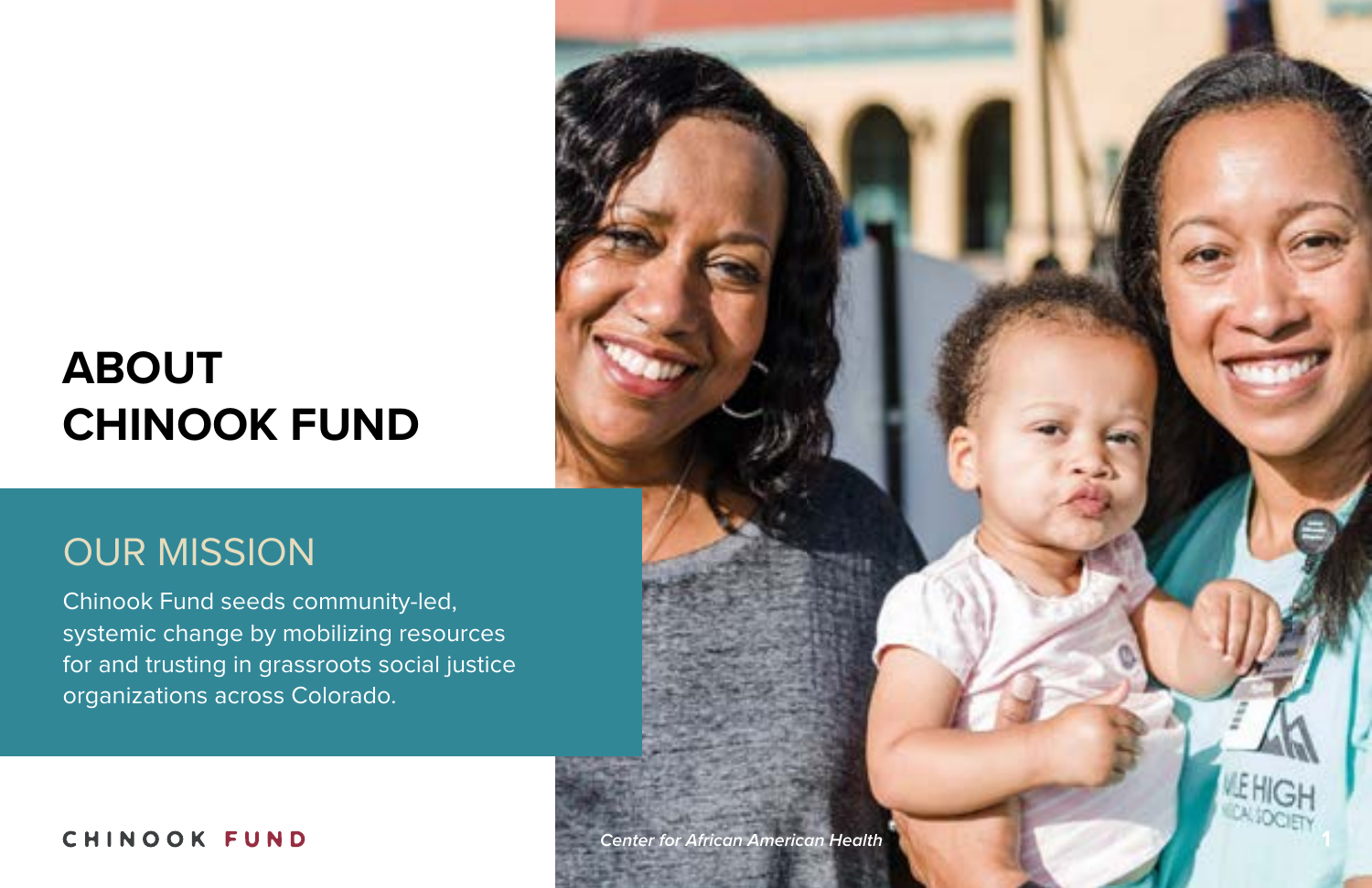## OUR VALUES

*As we do our work, we are guided by the following values:*

In our words and actions, we honor the inherent dignity, strength, and wisdom of the individual and the collective. We actively challenge practices that dehumanize and isolate people and cultivate practices that bring people together across our differences to achieve community-led, systemic change, justice, and peace. We believe everyone has a role to play in collective liberation.

## **LIBERATION COMMUNITY**

We build caring, respectful relationships with one another. Recognizing our interdependence, we are committed to action that moves us all closer to our vision of liberation, connection, and abundance. We honor our relationship with the natural world, which sustains us all.

We are honest, accessible, and transparent in our work, and advocate for the same in our partner organizations and in the field of philanthropy. We understand the power and responsibility that comes with being a steward of financial resources and are accountable to our constituents.

## **INTEGRITY LEADERSHIP**

We encourage learning, experimentation, and innovative thinking, as well as support the development of grassroots leaders. We embrace our role as leaders in the movement for social justice philanthropy and are willing to take strategic risks in service of our vision of abundantly resourced movements.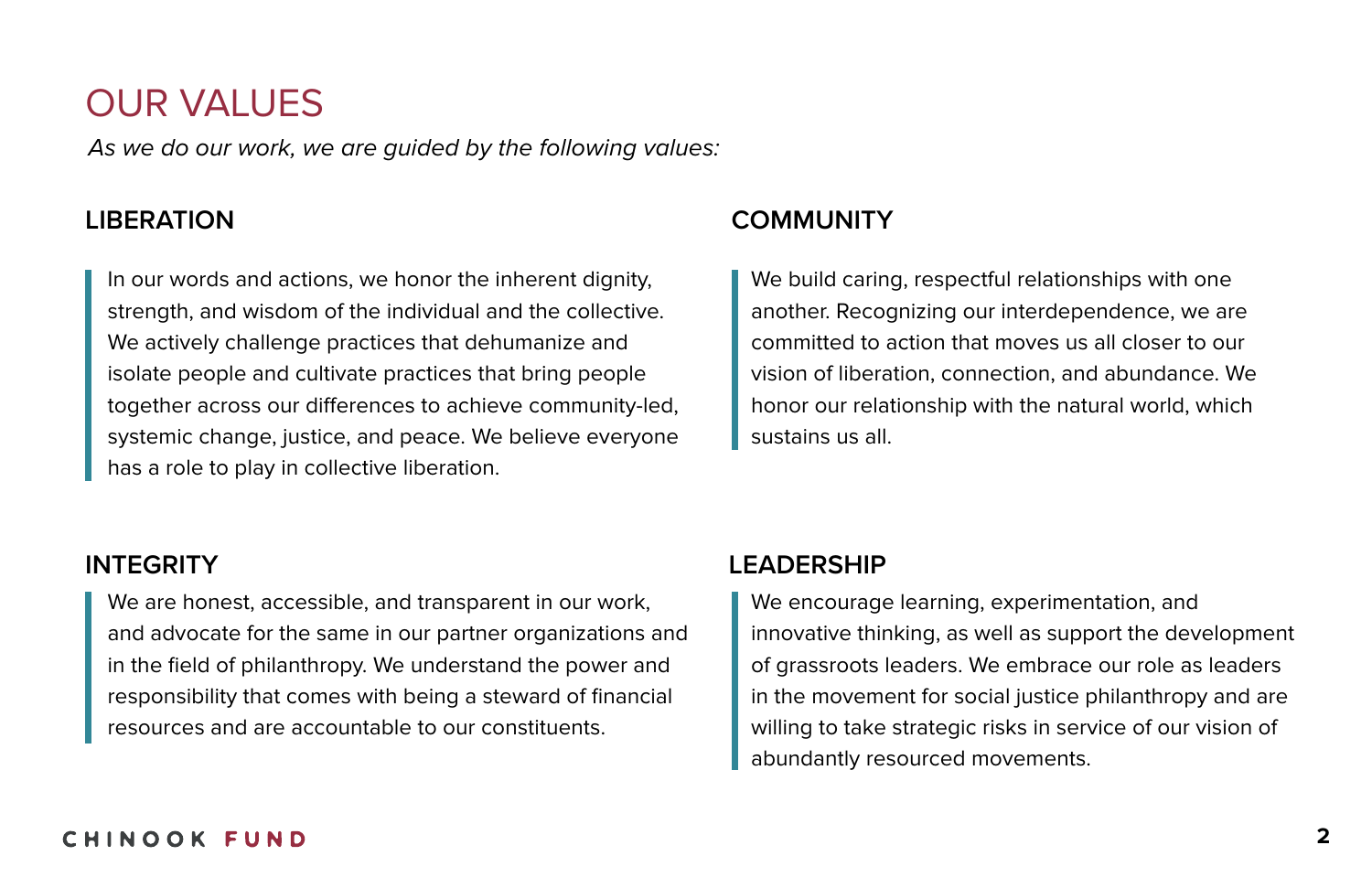

## 34 YEARS OF SOCIAL IMPACT

*Chinook Fund has a rich history of organizing and funding social justice work across Colorado. Visit timeline.chinookfund.org to learn more through our interactive timeline.*

## <u>ΙΞ</u> 1,059 GRANTS <u> $\geq$ </u> \$4M GIVEN 200 390 ORGANIZATIONS FUNDED SINCE 1987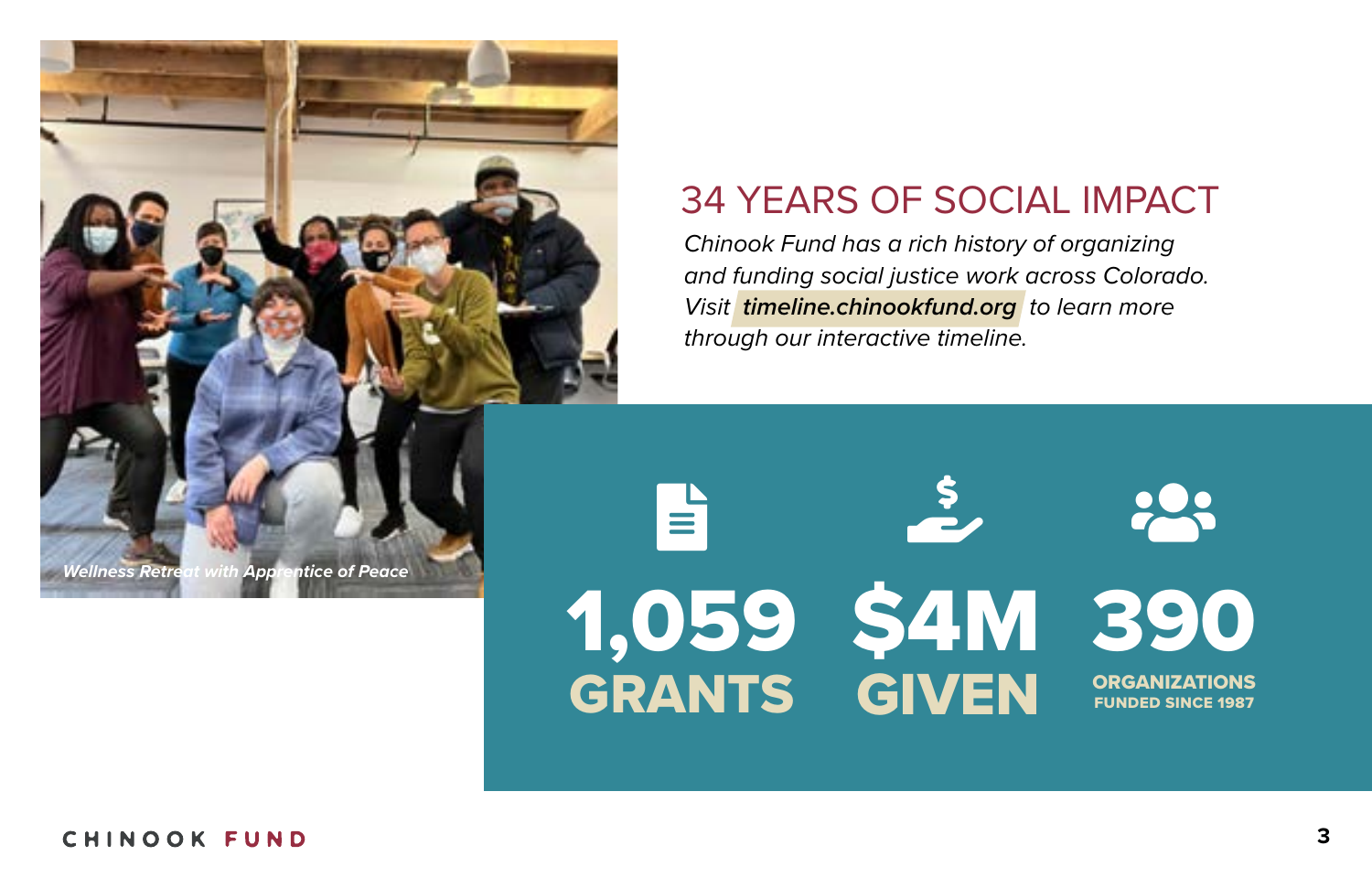CHINOOK FUND

Dear Chinook Fund Community,

I became Chinook Fund's Executive Director in April 2018, poised to take the organization to the next level and move Chinook further toward our mission to seed community-led, systemic change by mobilizing resources for and trusting in grassroots social justice organizations across Colorado. At the time, we had a staff of two full-time employees, a Board of five, and were still in the early stages of our shift to the Giving Project model of donor organizing and community-led grantmaking.

I write this letter to the Chinook community in January 2022, feeling struck by the tremendous growth and change this organization has experienced and embraced during this time.

In just three years, we've doubled our staff to six, exponentially increased grantmaking distributing **\$526,000 to 80 organizations**, and doubled our donor base to over 1,000 the most grant dollars and donors in our 34-year history!

**In 2021, we moved 108 grants to groups across Colorado**. Honoring our racial justice commitment, 90 percent of grantee groups were led by Black, Indigenous, and other communities of color. Answering calls to action from groups like the Decolonizing Wealth Project, we leveraged our endowment to invest in Oweesta, the Longmont-based and longest-standing Native Community Development Financial Institution serving Native CDFIs and Native communities across the country.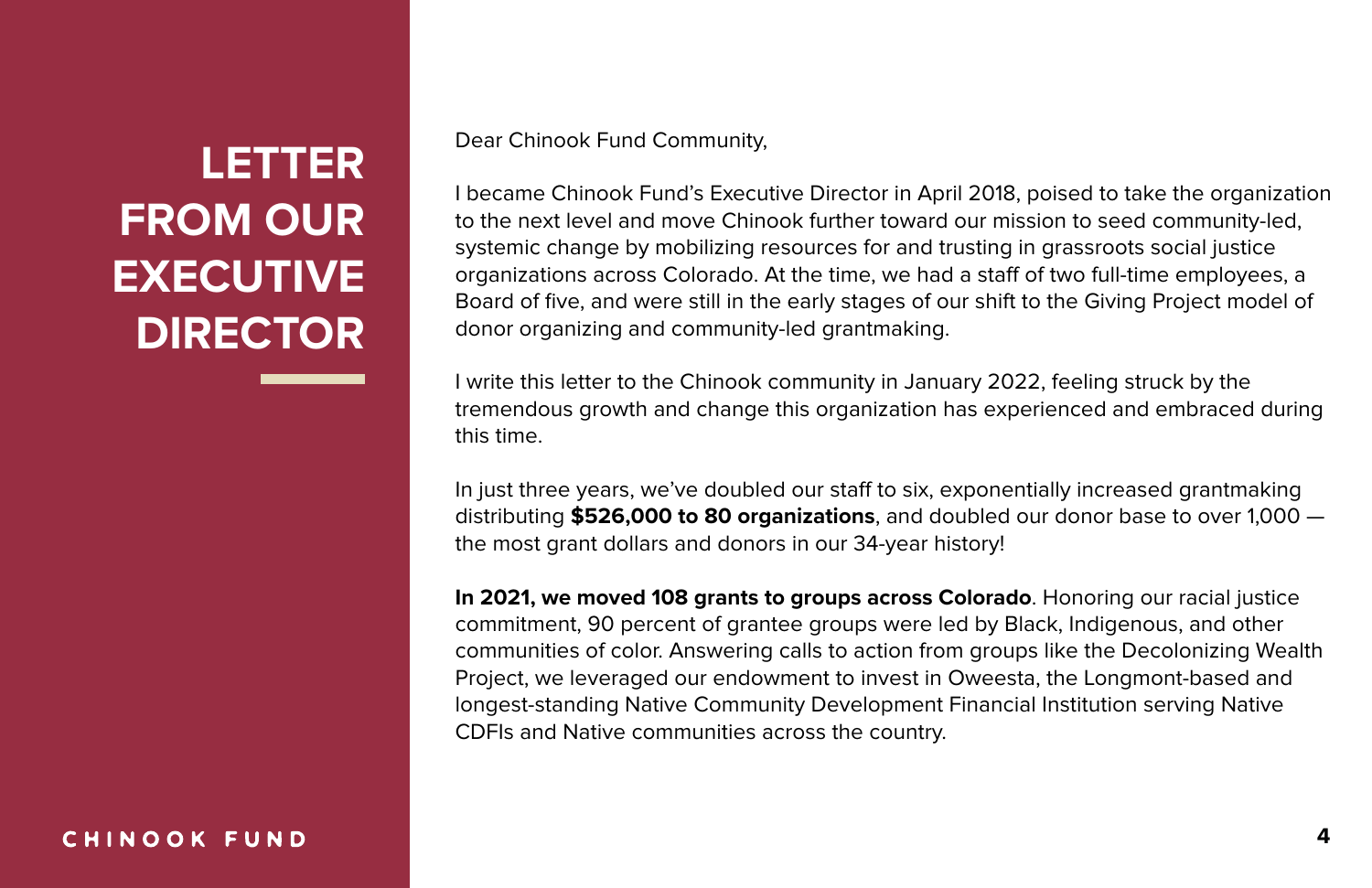We also bid farewell to Jess Nelson and S. Juliette Lee, two incredible staff members who played key roles in implementing our Giving Project model, increasing our grantmaking, and incorporating joy & fun into our work. We welcomed an inspiring cohort of six new BIPOC Board members, including several grantee leaders and Giving Project alumni, bringing our Board to eleven members. We leaned on leaders within our community to carry us through the staffing changes and recruited incoming staff members from our Giving Project and grantee community.

While we navigate these changes and celebrate our growth, experiencing incredible milestones, we also collectively hold and care for each other through the grief of an ongoing global pandemic, rise in political and white supremacist violence, escalating climate catastrophes, and the growing racial wealth divide.

Protecting and nourishing **seeds of hope** during these times is perhaps one of the most **powerful forms of resistance**. On the days when hope feels out of reach, I return to the wise words of bell hooks: *"Hope is essential to any political struggle for radical change when the overall social climate promotes disillusionment and despair."*

I reflect on the powerful question from my dear friend, Michelle Castor: *"Who benefits from our doubt, courage, worries, hope, or complacency about the future?\*"* These words help bring me back to the moment and to the beauty of what's possible when we build and flex community power. These words remind me that living and taking action rooted in courage and hope are beautiful acts of resistance.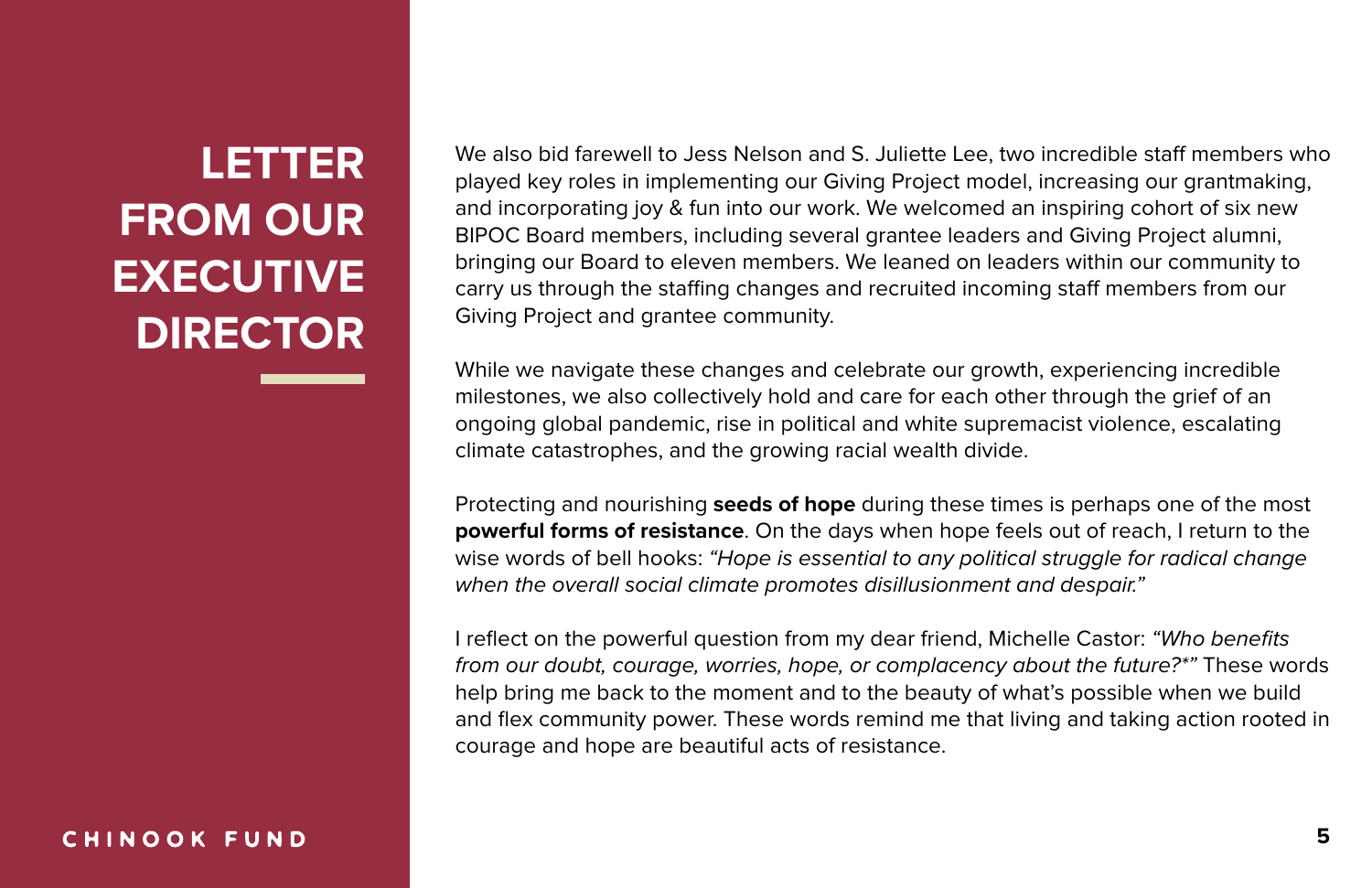I see the beauty of what is possible when I look to our grantees across Colorado who are cultivating communities of care and building grassroots power:

- **• Pine River Shares**, based in Southwestern Colorado, expanded their mutual aid program providing over \$15,000 in economic relief and increasing food security by building a 2,000 square foot garden and dome to grow food year-round.
- **• Apprentice of Peace Youth Organization**, based in Denver, held courageous conversations and took collective action to break mental health stigma and address a rise in violence impacting young people.
- **• El Alba Cooperative**, an Aurora-based worker-owned cooperative, paused their plans to purchase a commissary kitchen opting instead to support catering entrepreneurs by acquiring a food truck. They continue to make moves to support community wealth building and economic stability for immigrant and refugee communities.

Showing up with love and courage, **Giving Project** donor organizers raised an astounding average of \$4,300 per member in 2021! Collectively, they **mobilized over 1,000 donors to fund \$370,000** in Fall and Spring grant awards, including \$100,000 in multiyear grant awards to be disbursed over the next year. We deepened our partnership with Transformative Leadership for Change through the Another World is Possible Fund, expanding the vision to fund resilience across the social justice ecosystem, distributing **\$256,000 in "Resilience" grants reaching 52 groups**.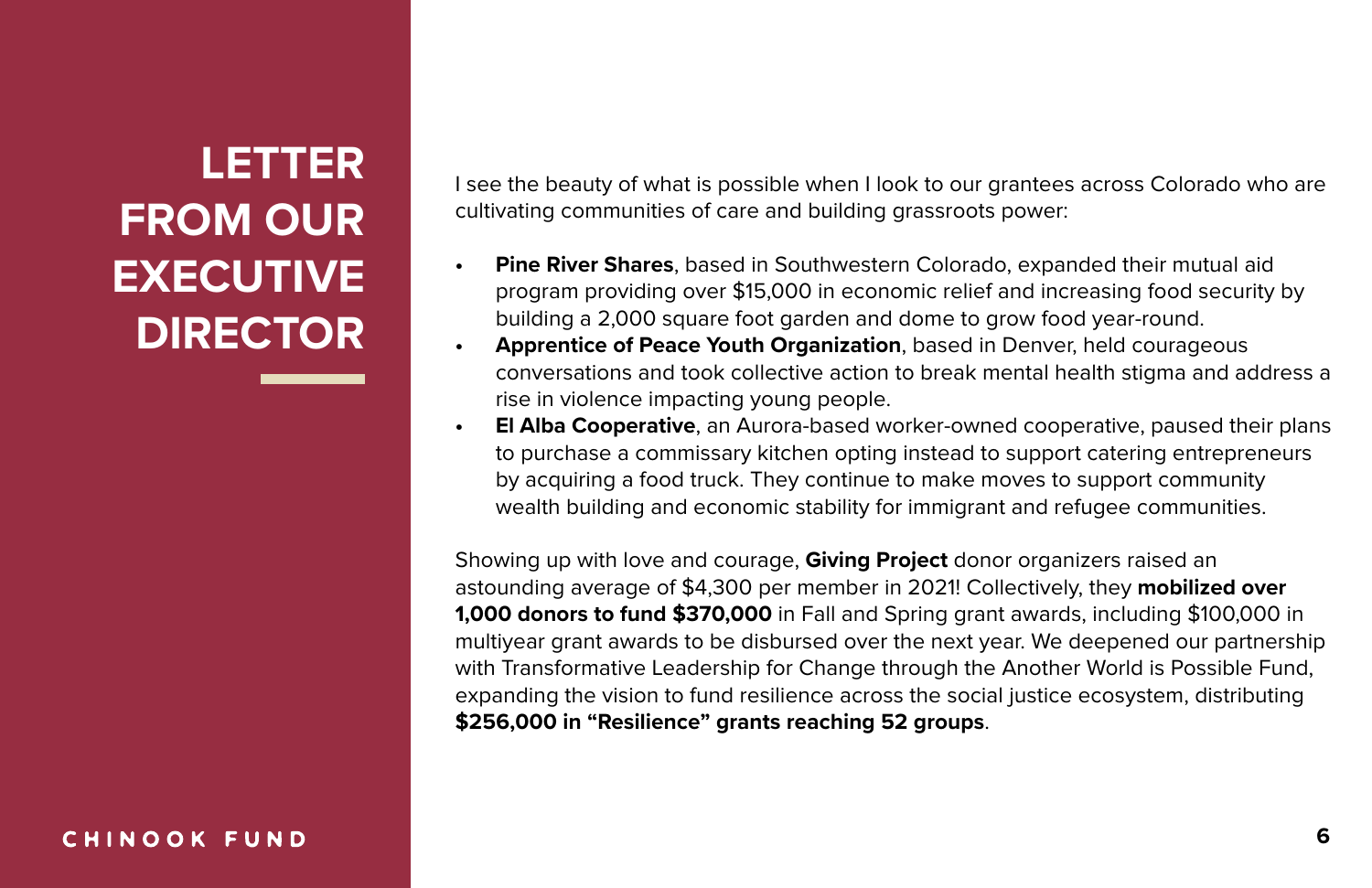

#### CHINOOK FUND

I believe now more than ever, we must nourish seeds of hope and fund movements like our lives depend on it, because they do. Let us imagine and build the more just and beautiful world we know is possible.

In solidarity,

Crystal Midletot

Crystal Middlestadt (they/them) Executive Director

*\*Excerpt from Small Seeds o*!*ering from Agua y Sangre www.aguasangrehealing.com*

*Summer picnic with current and former Chinook Board members. Pictured left to right: Katie Terrazas Hoover, Ken Stern, Crystal Middlestadt, Nancy Hernandez, Angela Daniels, Brenda Sears, Mac Liman (2014-2020), Courtney Banayad (2014-2020), and Donna Chrisjohn (2019-present).*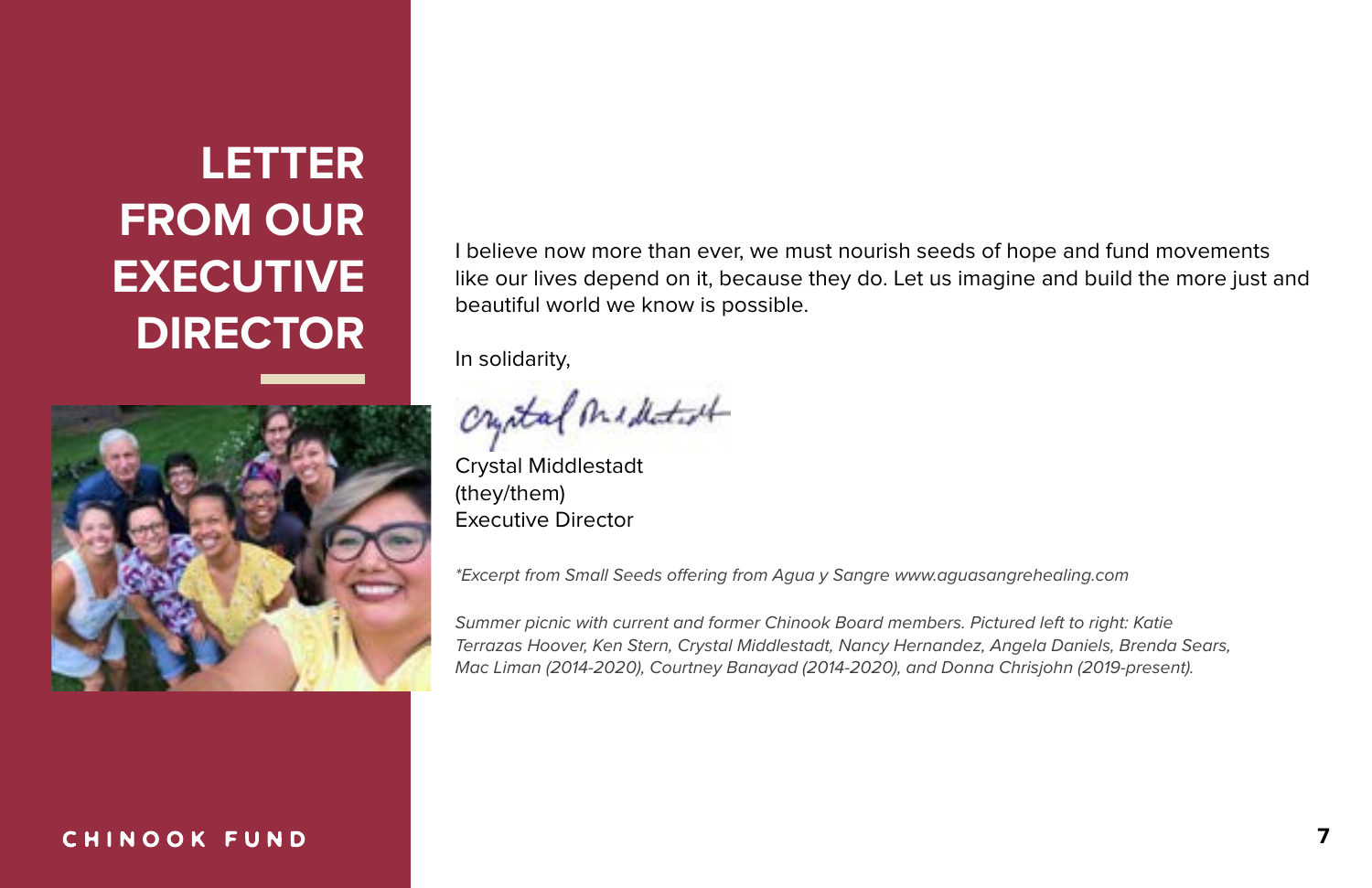# **FAREWELL TO JESS & JULIETTE**

This past Spring, we bid farewell to Jess Nelson and Juliette Lee, our two longest-serving staff. Each has contributed immensely to our growth over the past 8 and 5 years, respectively. Jess initiated and led the project to move Chinook Fund to an integrated database for accounting, donation management, and an online grants portal. Juliette's leadership has been instrumental in strengthening the Giving Project as she directed eight Giving Projects and one Alumni Grant Making Committee supporting 144 members to collectively raise \$826,620 from 2,494 donors!

While it's a bittersweet time for me and our team, I am truly honored to have worked alongside such dedicated, brilliant, and authentic leaders. Please join me in wishing Jess and Juliette a fond farewell.

In community,

Crystal Middlestadt (they/them) Executive Director

#### CHINOOK FUND





am grateful to know that I was part of telling a different story, building a different reality, and sowing hopeful seeds. This work has changed and deepened me, and I'm excited for athers to have this invaluable experience.

5. Juliette Lee

How lucky ('ve been to be a part of the Chinook Fund community for neerly it. **Vindora**<sup>[</sup>

The relationships the built at Chinook and the lookilladge Fue gained during my time here will surely be with me forever, I will remain a thriong supporter of the includible grassroots work being done on the ground by our greenwei and i hold to much love in my heart for our Glying Project members and alums for what they accomplish every single. grant cycle.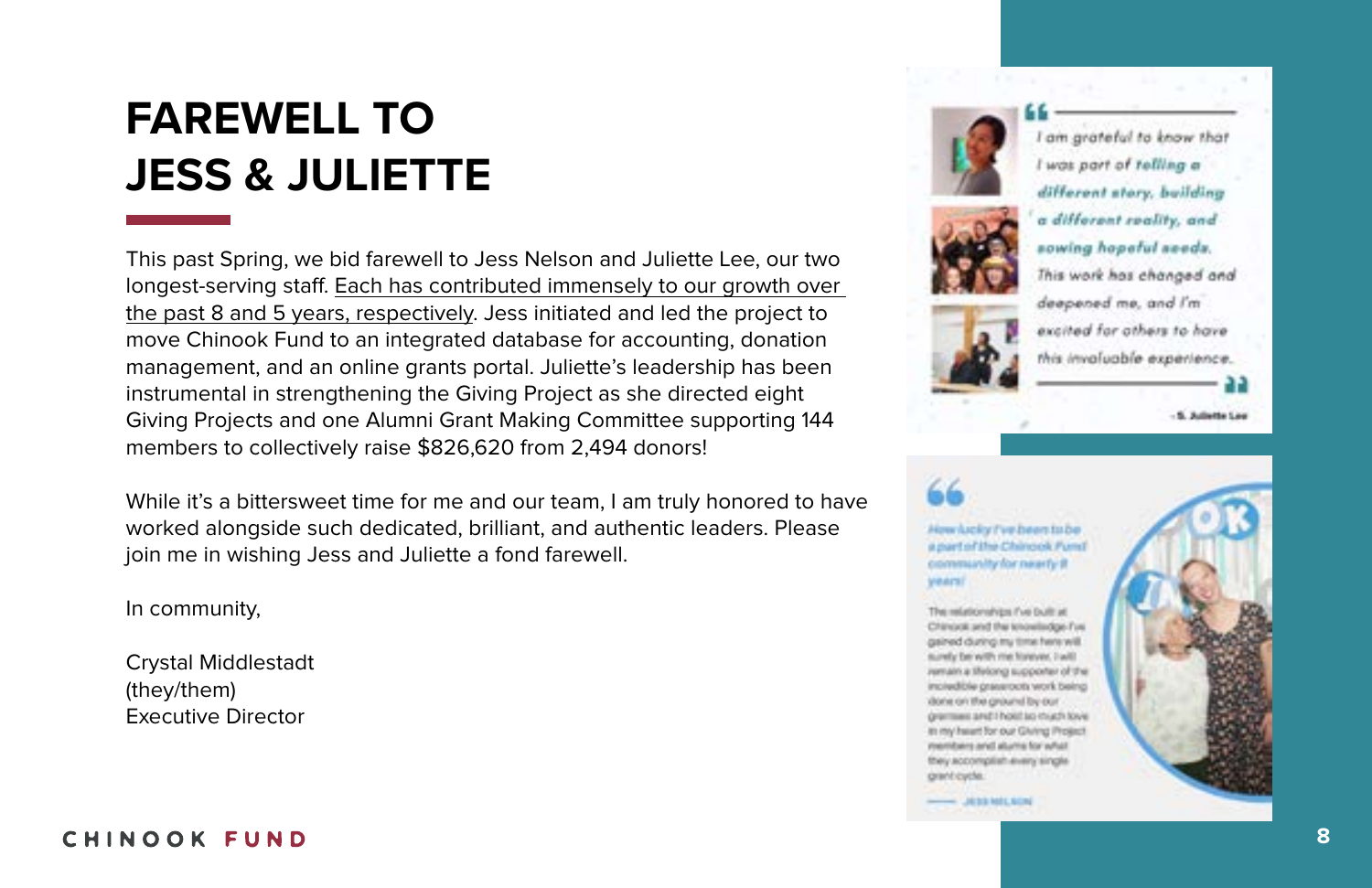## **OUR PEOPLE STAFF**



**Crystal Middlestadt** Executive Director



**S. Juliette Lee** Program Director (Nov 2016-May 2021)



**P. Barclay Jones** Program Manager



**Marie Medina**  Grassroots Fundraising Manager



**Jess Nelson** Operations & Grants Manager (May 2013-May 2021)



**Hannah Rose Baker** Interim Finance & Operations Manager (May-June 2021)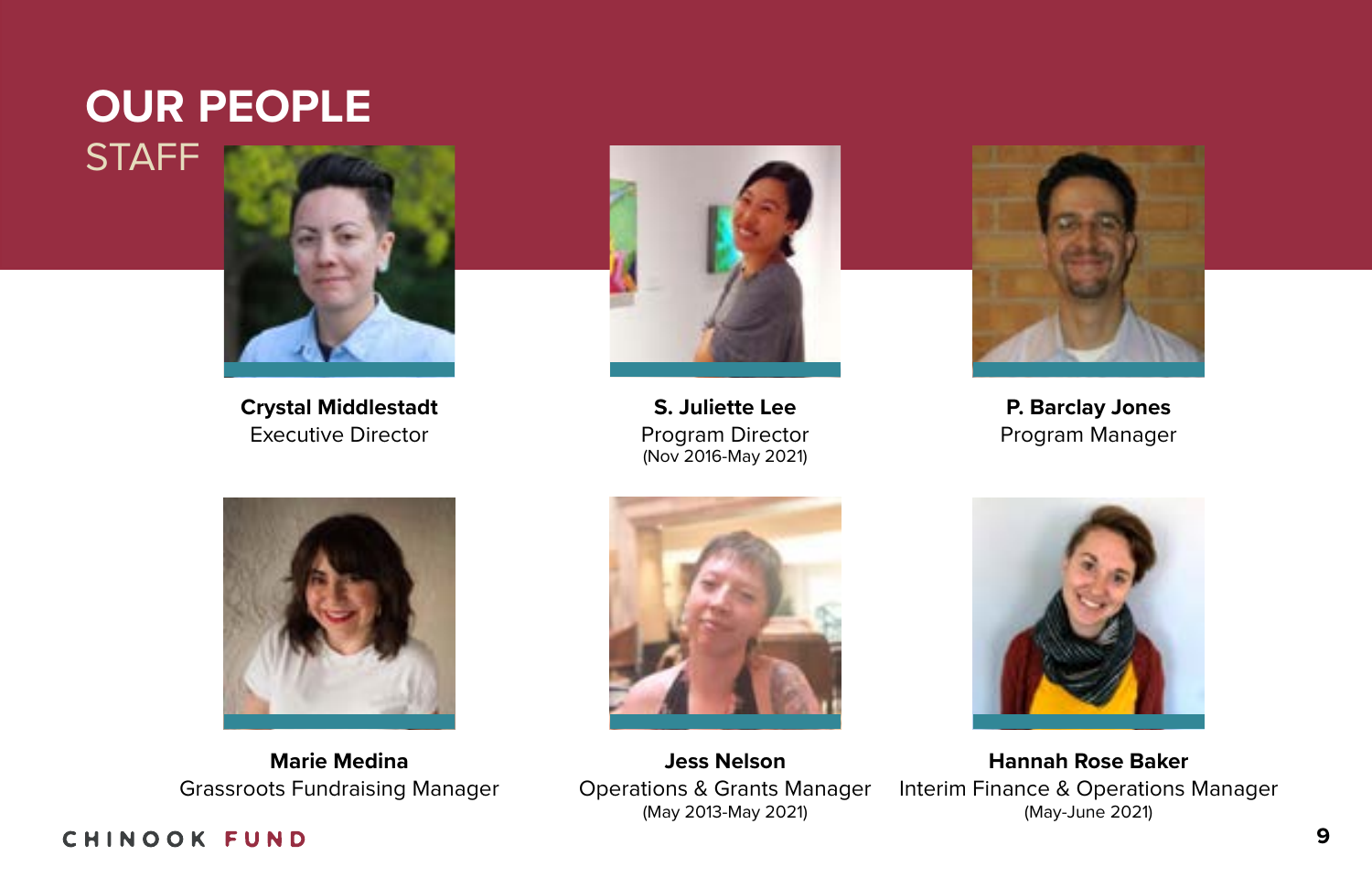## **OUR PEOPLE** BOARD OF DIRECTORS



**Davian Gagne** Co-Chair



**Erik Ortiz** Co-Chair



**Katie Terrazas Hoover Secretary** 



**Angela Schre!er** Treasurer





**Angela Daniels** Board Member

**Anna Ghublikian** Board Member



**Candace Johnson** Board Member



**Courtney Banayad** Board Member (2014-2020)



**Donna Chrisjohn** Board Member



**Mac Liman** Board Member (2014-2020)



**Pamela Reséndiz Trujano** Board Member



**Selamawit Gebre** Board Member



**V.J. Brown** Board Member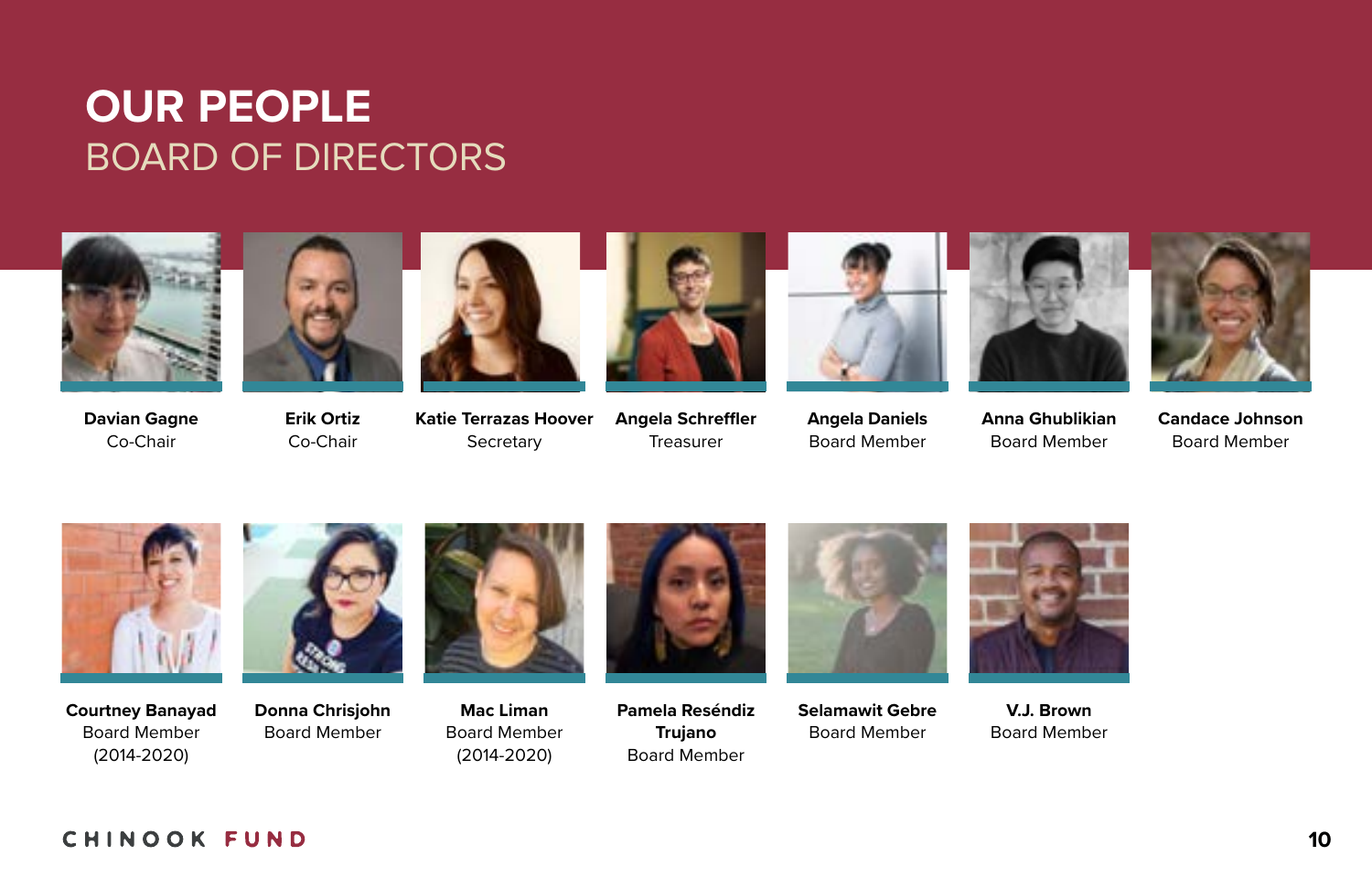## **OUR PEOPLE**

## COMMITTEES & VOLUNTEERS

**V.J. Brown,** *Giving Project Caucus Facilitator* **Zach Booz,** *Giving Project Caucus Facilitator* **Ken Stern,** *Finance & Investment Committee* **Lucy Loomis,** *Finance & Investment Committee* **Mac Liman,** *Finance & Investment Committee* **Nancy Hernandez,** *Finance & Investment Committee* **Christopher Newton,** *Development Committee* **Marissa Saints,** *Development Committee*

## GIVING PROJECT CO-CHAIRS

**Brian Jan,** *Spring 2020 Alum* **Ky Hamilton,** *Spring 2020 Alum* **Jess Whetsel,** *Fall 2019 Alum*



*(L to R Crystal Middlestadt, Courtney Banayad, Neha Mahajan, Tania Valenzuela, & Judith Márquez)*

## ANOTHER WORLD IS POSSIBLE FUND Grantmaking Committee

**Courtney Banayad,** *Chinook Fund Board Member* **Crystal Middlestadt,** *Chinook Fund Executive Director, TLC alumni member* **Jess Nelson,** *Chinook Fund Operations & Grants Manager* **Judith Márquez,** *TLC alumni member* **Neha Mahajan,** *Transformative Leadership for Change Executive Director* **Tania Soto Valenzuela,** *TLC program manager*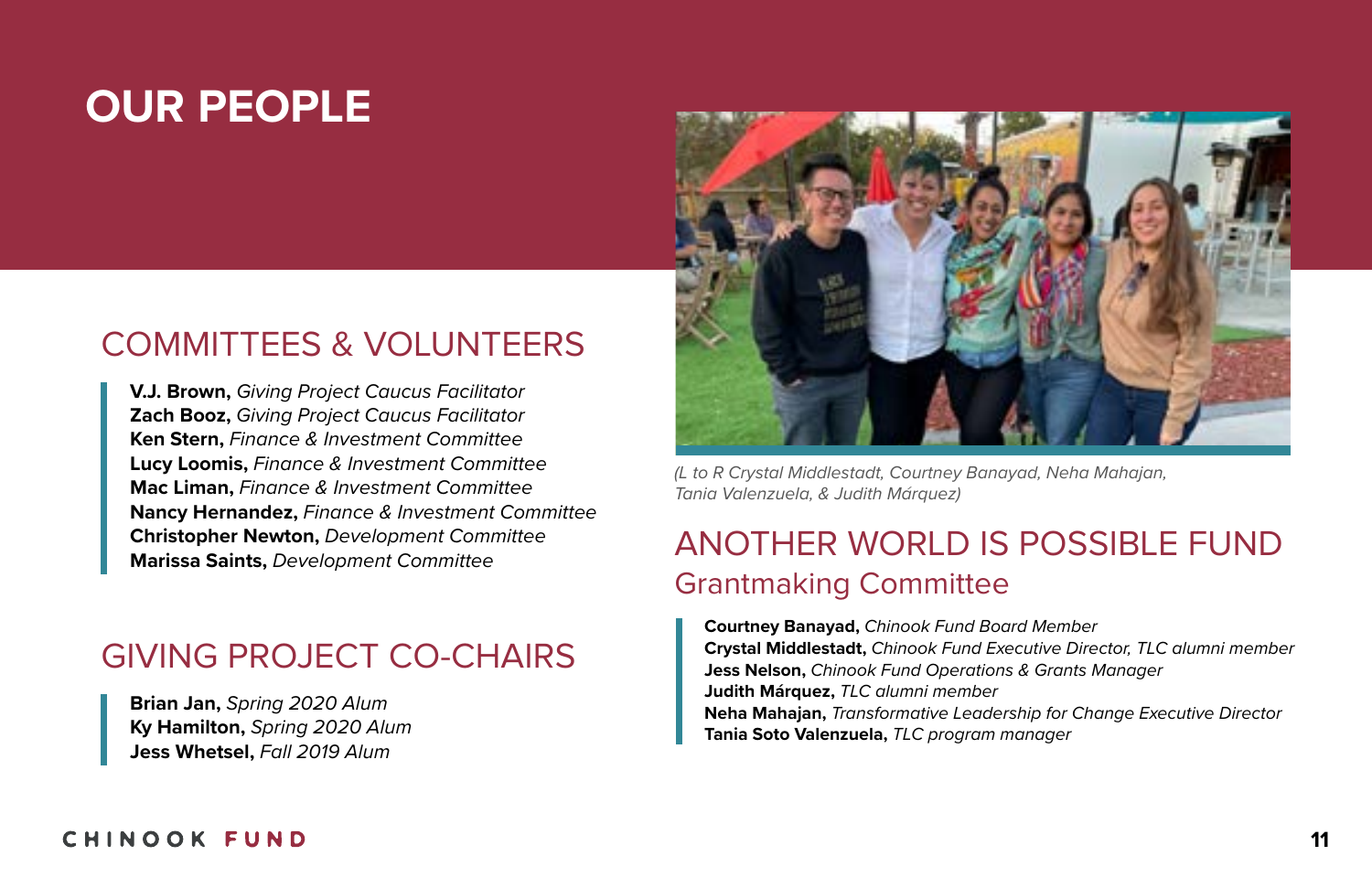## **THE GIVING PROJECT**

*From L to R: Mac Liman (former Board Member), Katie Terrazas Hoover (Board Secretary, Spring 2017 Giving Project alumna), Crystal Middlestadt (Executive Director), Courtney Banayad (former Board Co-Chair, Fall 2018 Grantmaking Committee alumna), Erik Ortiz (Board Co-Chair, Fall 2016 Giving Project alumnus), Jess Nelson (Operations and Grants Manager), Cassandra Cordova (Former Development and Communications Manager, Spring 2017 Giving Project alumna)*

#### CHINOOK FUND

The Giving Project is an innovative program for leadership development and social justice philanthropy. Over 6 months, we work closely with a diverse group of 25 people from all income levels who are passionate about social justice and want to strengthen their skills in fundraising, grantmaking, and grassroots organizing. They develop a shared analysis of race, class, and power within society, make a personal donation of an amount that is meaningful to them, then collectively raise and grant money to grassroots organizations working for social change in Colorado.

Giving Projects have been especially successful at reaching traditionally underrepresented communities, including young people and BIPOC leaders, in Colorado and throughout the US. We are proud to collaborate with 10 other community foundations across the country to develop this innovative model for social justice philanthropy and donor organizing.

## WE BUILD **MOVEMENTS**

*Since 2016, Chinook Fund's Giving Project has:*

*Trained 172 donor organizers*

*Engaged over 2,975 new donors and supporters*

*Raised over \$959,000 for social change work in Colorado*

*Funded 87 community-led organizations*

*The Fall 2019 Giving Project collectively granted*

> **\$238,000** *to 18 organizations\*\**

*Giving Project granted*  **\$132,000** *to 15 organizations\**

*The Spring 2020*

*\*Includes \$30,000 in multiyear grants*

*\*\*Includes \$70,000 in multiyear grants*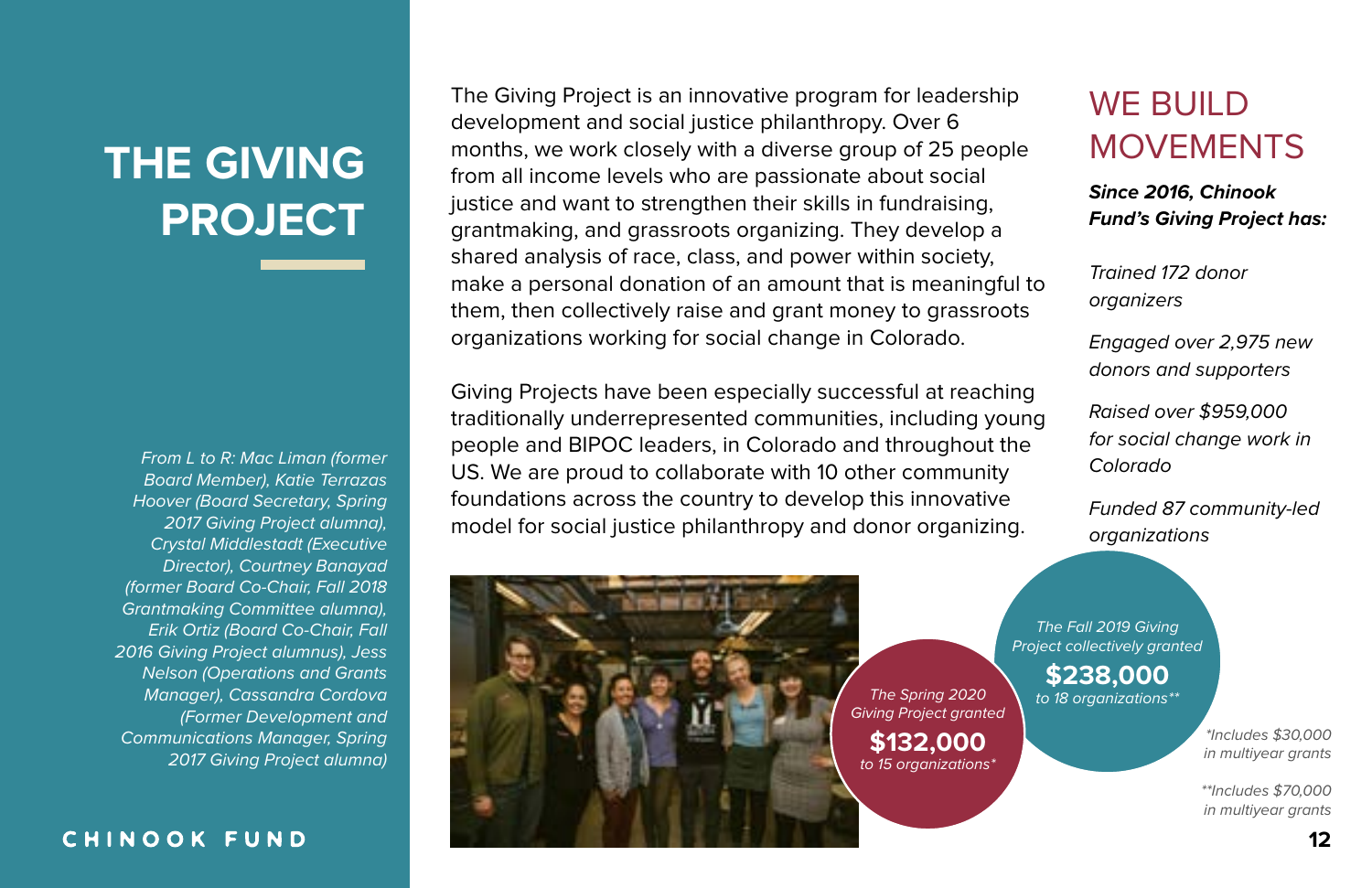## FALL 2020 GIVING PROJECT

**Adam Vinueza Adam Wright Aisha Rios Alma Urbano Elizabeth Franz Hana Low Hannah Julaine Scarince Hannah Rose Baker Ian Sharkey Isabel Munoz Jackie Tran Joanna Rotkin**

**Jocelyn Corbett Joe Dorn Justin Franzen Kristine Burrows Kyra Shields Lisa Bates Maureen Maycheco Raisa Slutsky-Moore Richard Eveleigh Vince Hostak Waeli Wang**



**"**



*"Wow! The race-focused training through the Giving Project was phenomenal and greatly increased my understanding and appreciation of BIPOC-led organizations and the challenges they face in the traditional philanthropic environment."*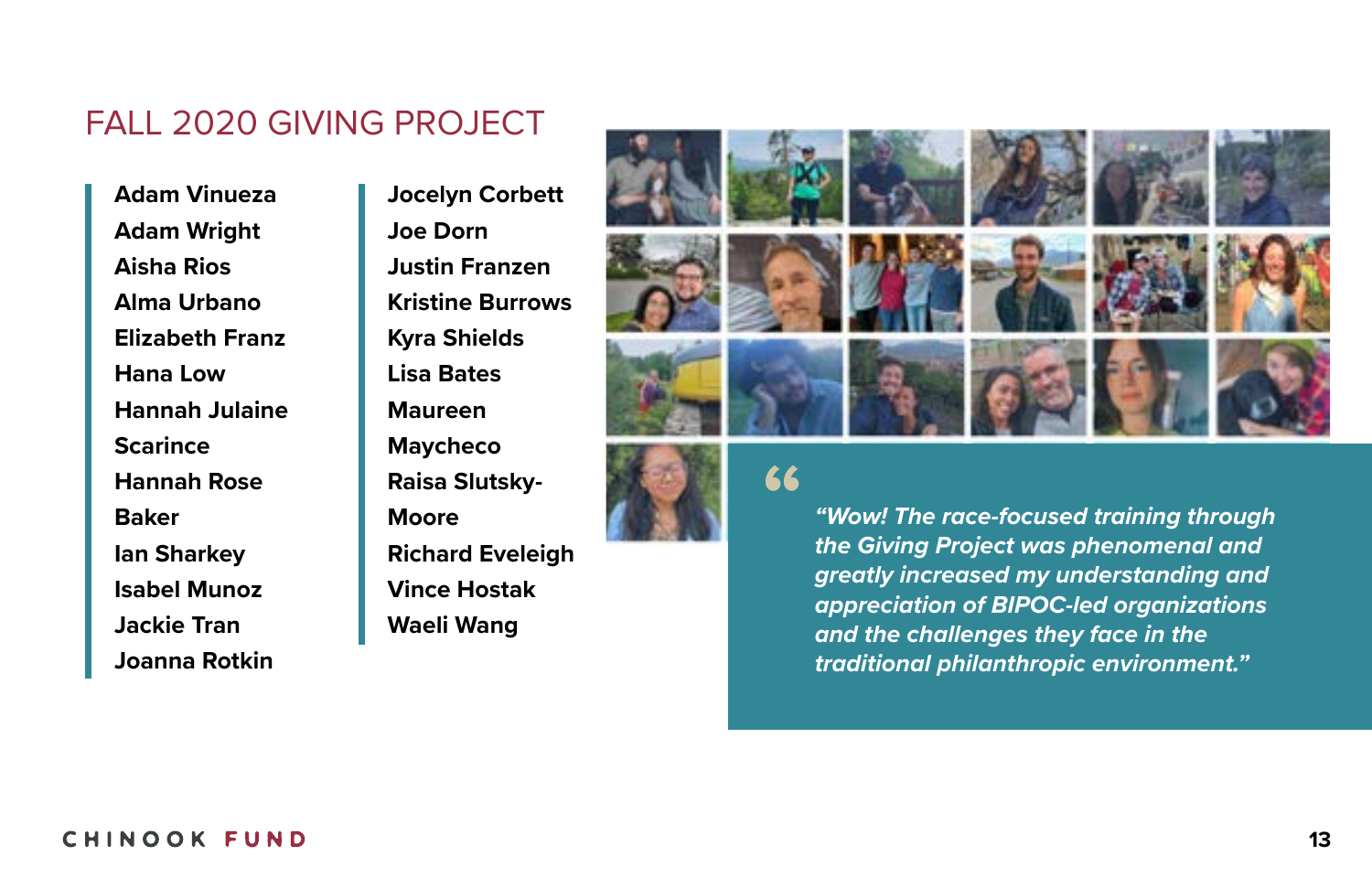



## SPRING 2021 GIVING PROJECT

- **Allison Finnegan-Kihega Amy Engelman Charlie Haimbaugh Claudia Garcia Curzio Dee Arias Emerald Green**
- **Ihoby Rakotomalala Jacob Sharkey Jillian Laumbacher Kelly Pierson Laura Schneiter Mika Emrich**
- **Molly Delandsheer Nina Sweeney Rachel Garcia Rachel Livingston Shelby Bates Sophanite Gedion**
- **Sydney Hunter Tiya Trent Trena Moya**

## **"**

*"This was an invaluable experience. I thank the entire Chinook team for making this incredible opportunity available to me and past and future cohorts. It's life-changing. Hard in every way possible, but extremely gratifying to support grassroots organizing in our community."*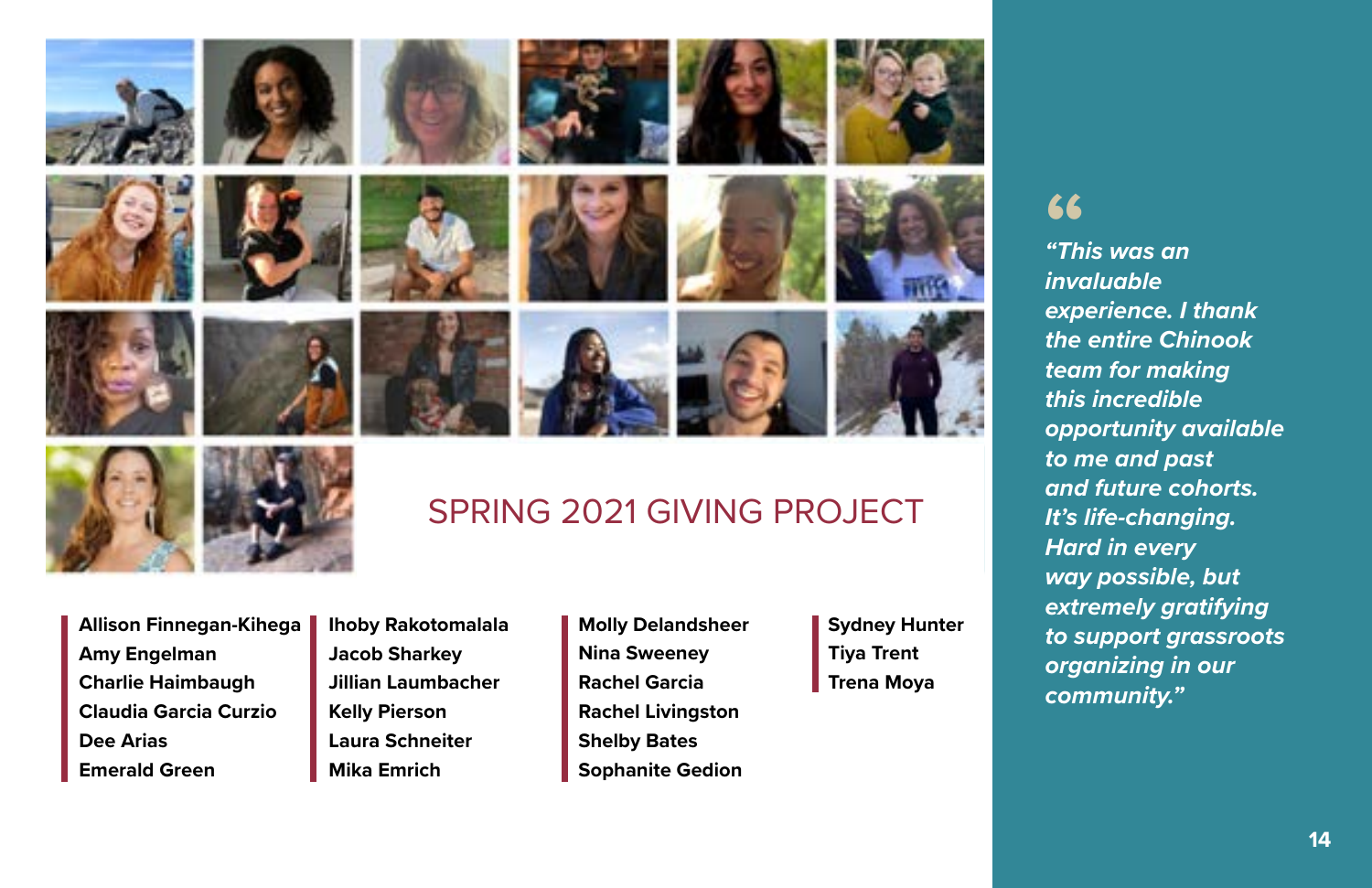## **2021 DONORS BY REGION**

TOP 3 SUPPORTING STATES



- **West** (86.15%)  $\bullet$
- **Midwest** (5.56%)  $\bullet$
- **South** (4.54%)  $\bullet$
- **East** (3.26%)  $\bullet$
- **Other** (0.49%)  $\bullet$

*\*Donors from 45 states including Alaska and Hawaii*

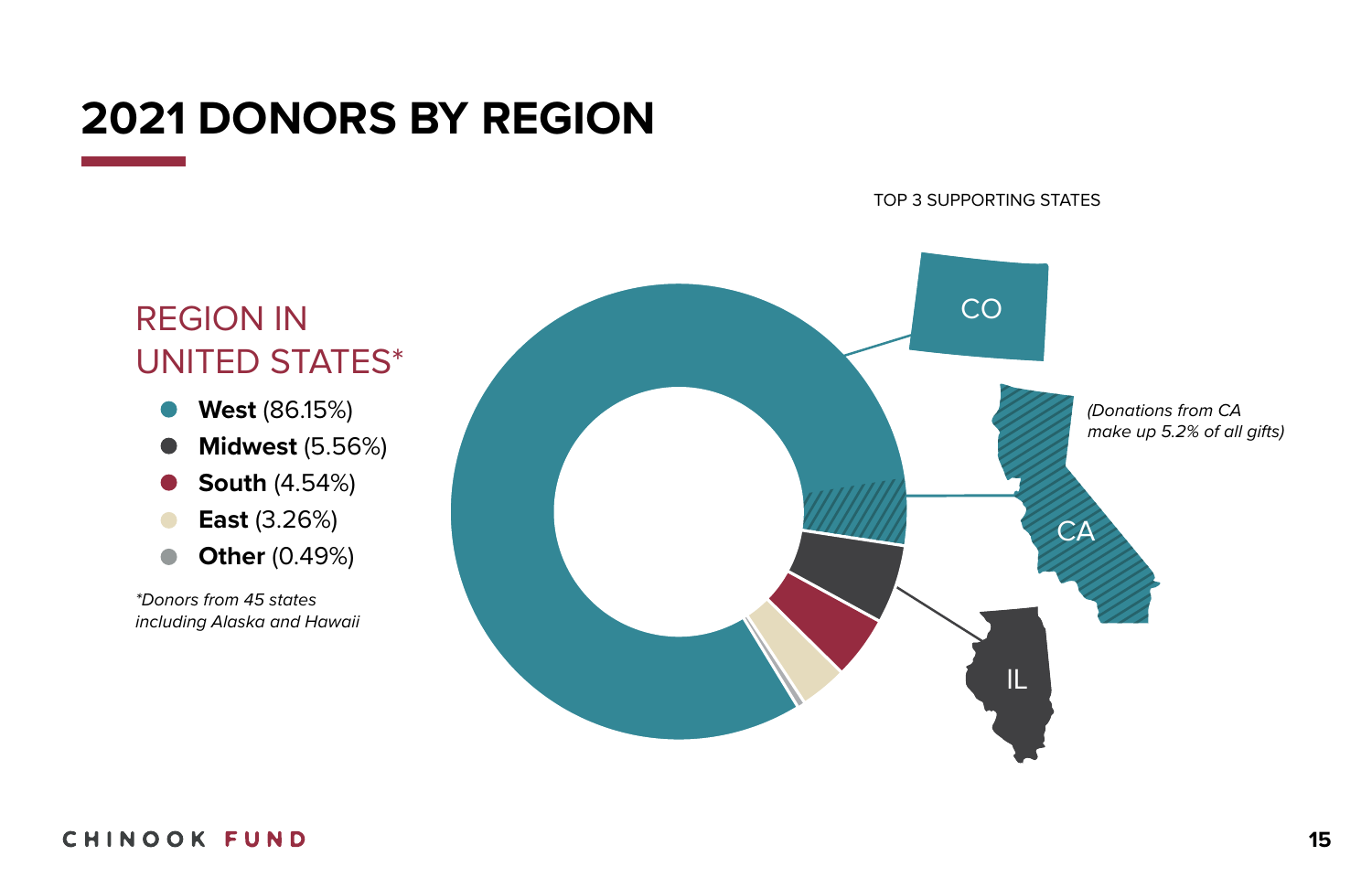## **ABOUT THE ANOTHER WORLD IS POSSIBLE FUND**



*Grant awards were \$6,000 in 2020 and \$4,000 in 2021*

## RAISED OVER \$988K FROM NATIONAL & LOCAL FOUNDATIONS AND OVER 200 INDIVIDUAL DONORS *since launching in May 2020*

91% WERE BIPOC-LED **ORGANIZATIONS** *19% were based in rural communities*

*Artwork by Chetna Mehta, www.mosaiceyeunfolding.com*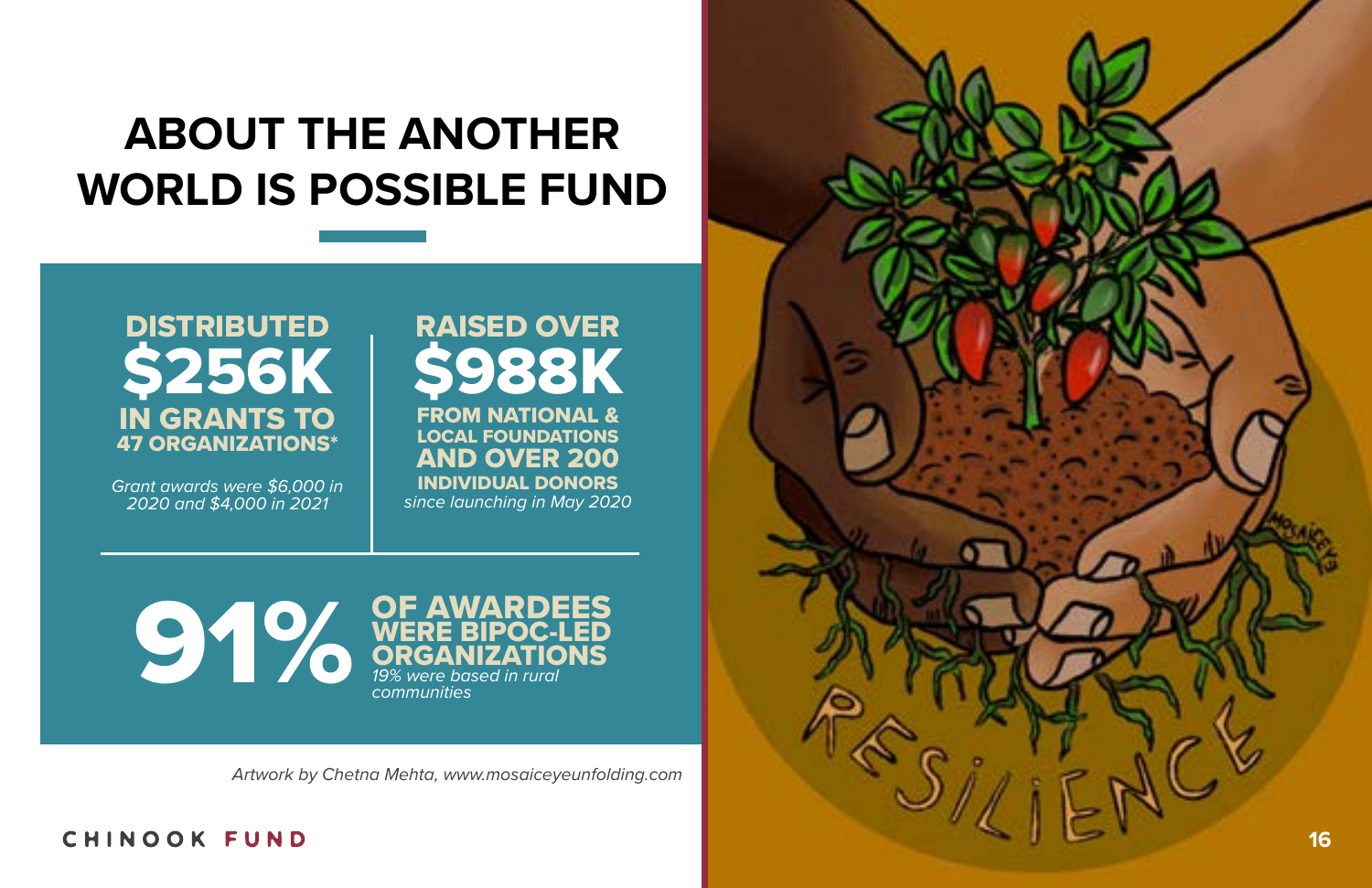**LETTER FROM JUDITH MÁRQUEZ,**  CHINOOK FUND GRANTS MANAGER

#### CHINOOK FUND

**The Another World is Possible Fund is a vehicle to invest in the social justice organizations who are fighting for both a just response to COVID-19 in the short term AND a visionary future** for our world in the long term. The fund was launched in May 2020 through an innovative partnership with Transformative Leadership for Change (TLC). TLC is a new initiative that supports the sustainability, healing, solidarity, and radical visions of BIPOC people leading social justice organizations.

In the second year of the fund, we focused on the resiliency of grassroots leaders, organizations, and communities. The fund continues to be a vehicle to provide rapid response dollars for crisis and emergent situations, but our team felt it was critical to expand the vision to include funding for ALL the ways communities build resilience across the social justice ecosystem through rest, joy, celebration, collaboration, solidarity, restorative & transformative justice, community care, storytelling/reclaiming narratives, healing, grieving, visioning – and more.

As an AWIPF grantmaking committee member, the vision of this fund has truly inspired me to dream about what is possible. From recognizing that the pandemic was an opportunity to support the deep radical work needed in our communities, to working in a committee with long-time organizers, movement leaders, and friends. Our AWIPF committee supported each other through the pandemic as organizations adapted to respond and as we personally navigated healing, grief, growth, and change in our own lives.

This fund also lifted Chinook Fund and TLC's profile in Colorado's philanthropic sector thanks to our long history of supporting BIPOC leadership and TLC's centering and expansion of BIPOC leadership. This enabled us to advocate for increased funding for our shared networks.

In 2022, I can't wait for all the possibilities that this fund will create in our communities, in Colorado, and our world. Because Another World is Possible!



In solidarity,

Judith Márquez

Judith Márquez (she/her/ella) Chinook Fund Grants Manager Another World is Possible Fund Committee Member **<sup>17</sup>**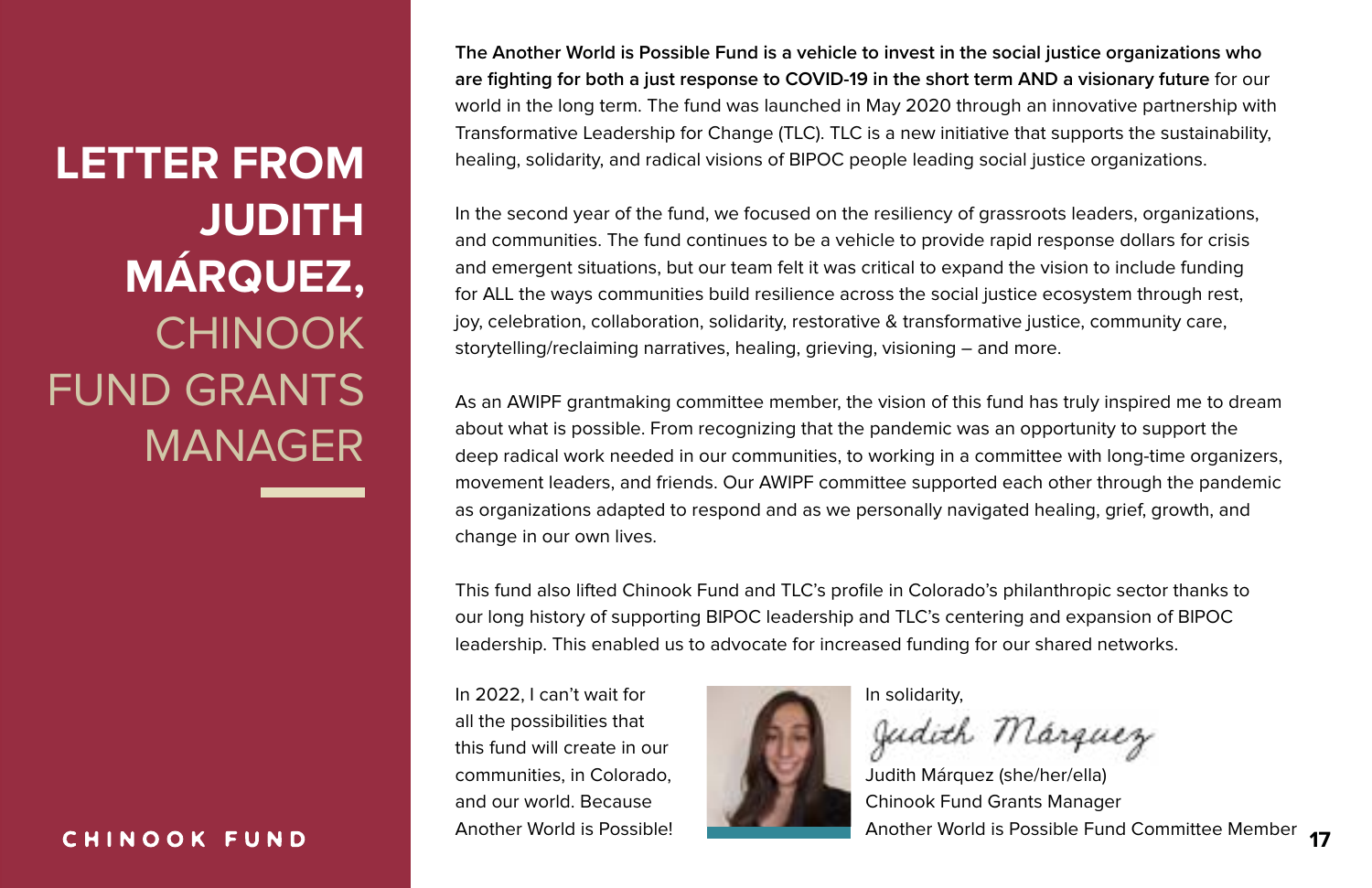

*To build a base of donor organizers that moves resources to movements that counter the historical and accelerating inequities that exist in the United States.*

## VISION SINCE 2010, GIVING PROJECTS HAVE MOVED OVER **\$14.5M** TO MOVEMENTS

# **NATIONAL GIVING PROJECT NETWORK**

Chinook Fund is a proud member of the growing National Giving Project Network (GPN). This network has grown and evolved since 2014, as funds across the country have replicated the Giving Project model originally developed by Social Justice Fund Northwest. Through monthly calls and retreats, we innovate, adapt, and collectively strengthen the model.

*To learn more about the National Giving Project Network, visit www.givingprojects.org*

*Art by Karla Rosas IG @karlinche\_ artbykarlinche@gmail.com*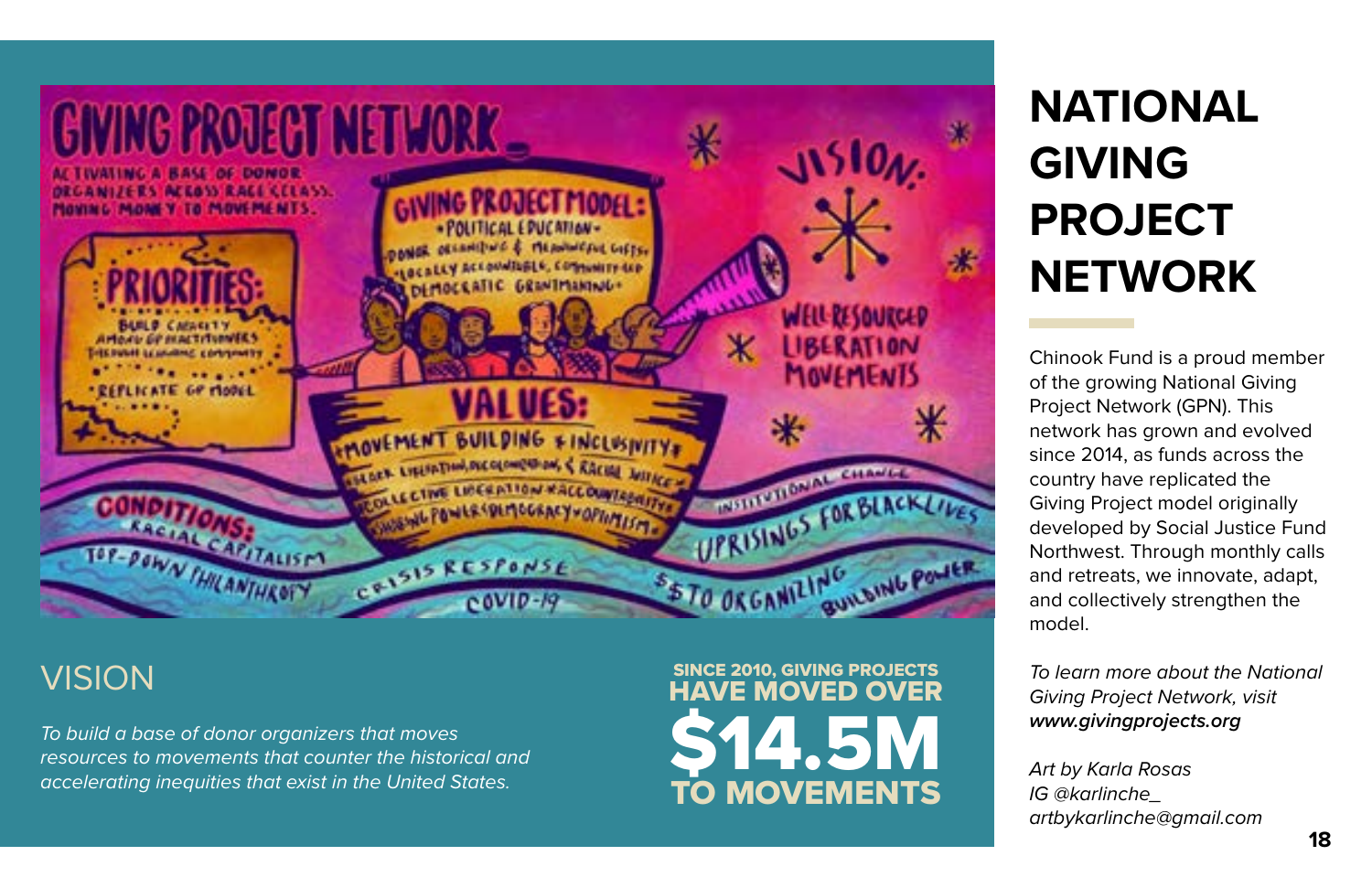## **NATIONAL GIVING PROJECT NETWORK**



To learn more about the National Giving Project Network, visit **givingprojects.org**

- Bread & Roses Community Fund Philadelphia, PA 1)
- Chinook Fund Denver, CO 2)
- Crossroads Fund Chicago, IL 3)
- Cypress Fund NC and SC 4)
- Grassroots International Boston, MA 5)
- 6) Hawai'i People's Fund Honolulu, HI
- Headwaters Foundation for Justice Minneapolis, MN 7)
- Liberty Hill Foundation, Los Angeles, CA 8)
- 9) North Star Fund New York, NY
- 10) Social Justice Fund NW, WA, OR, ID, MT, WY
- 11) Transforming Power Fund Detroit, MI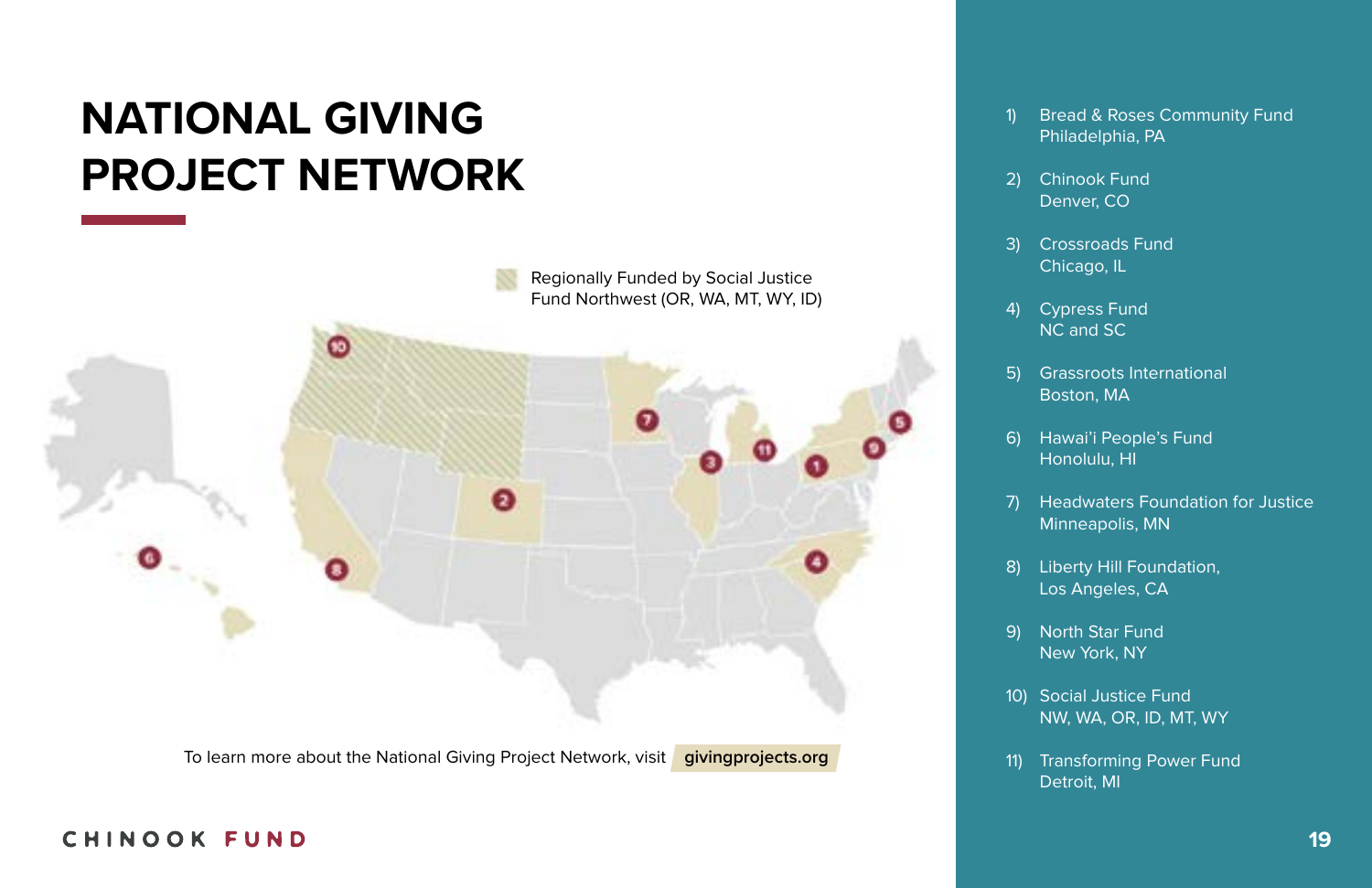## CHINOOK FUND

*Artwork by Evann Waterman | on Instagram @evannsumner* **20**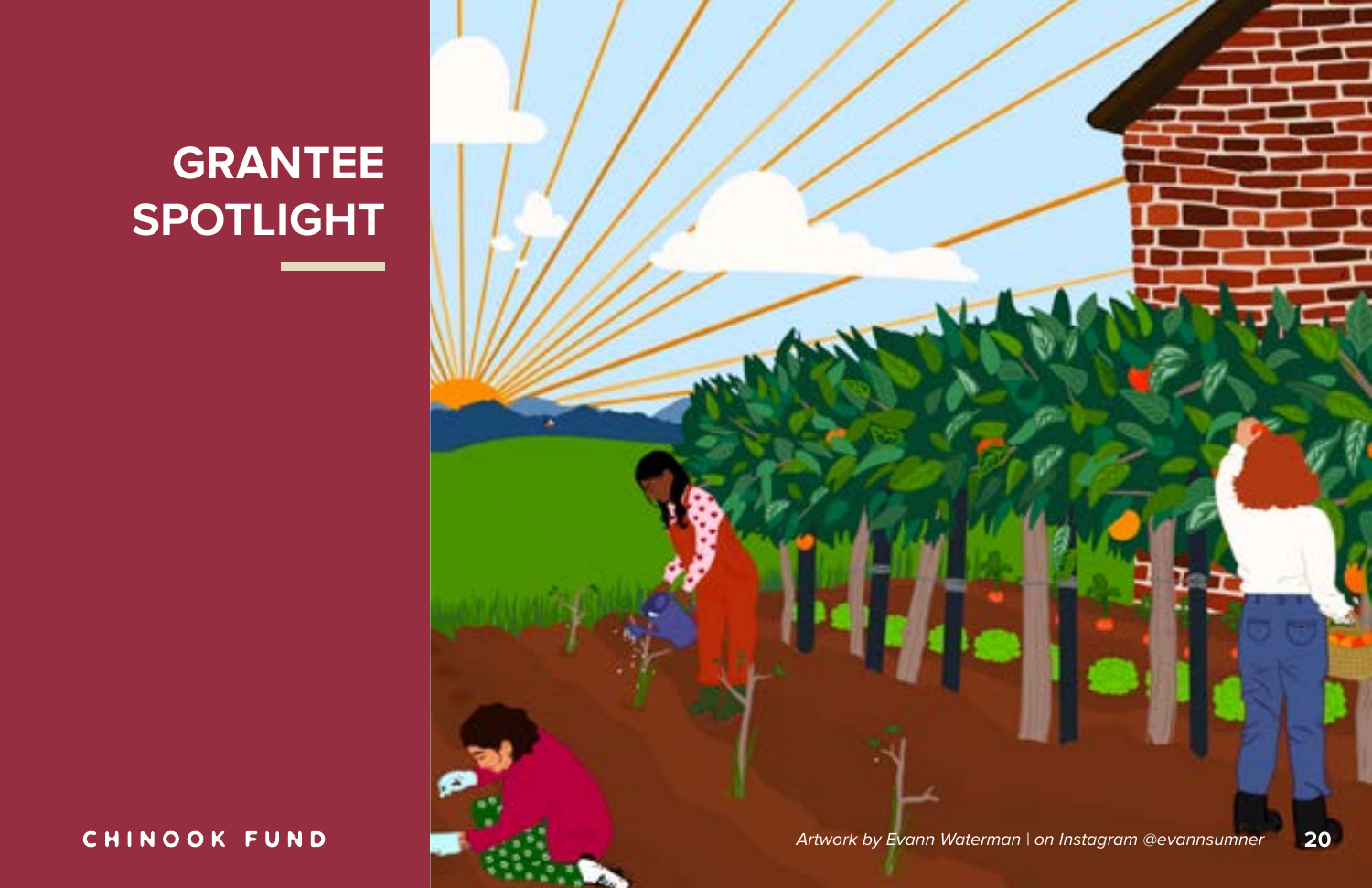#### IDEA Stages Fall 2020 Grantee



#### **ideastages.org**

#### *Anti-Oppression; Arts/Culture/Media*

IDEA Stages understands that artists and culture-makers have a crucial role in creating the world we are all aching to see. Cultural Organizing connects creative practices and organizing techniques; working to amplify access in all spaces. Their vision is a not-so-distant future where people see important and vital parts of who they are reflected in stories, on stages, behind the scenes, and sitting next to them in the audience. It is their hope that diversity and access become living, breathing experiences, born of how theatermakers work in collaboration to meet more important, human needs that reach beyond entertainment value.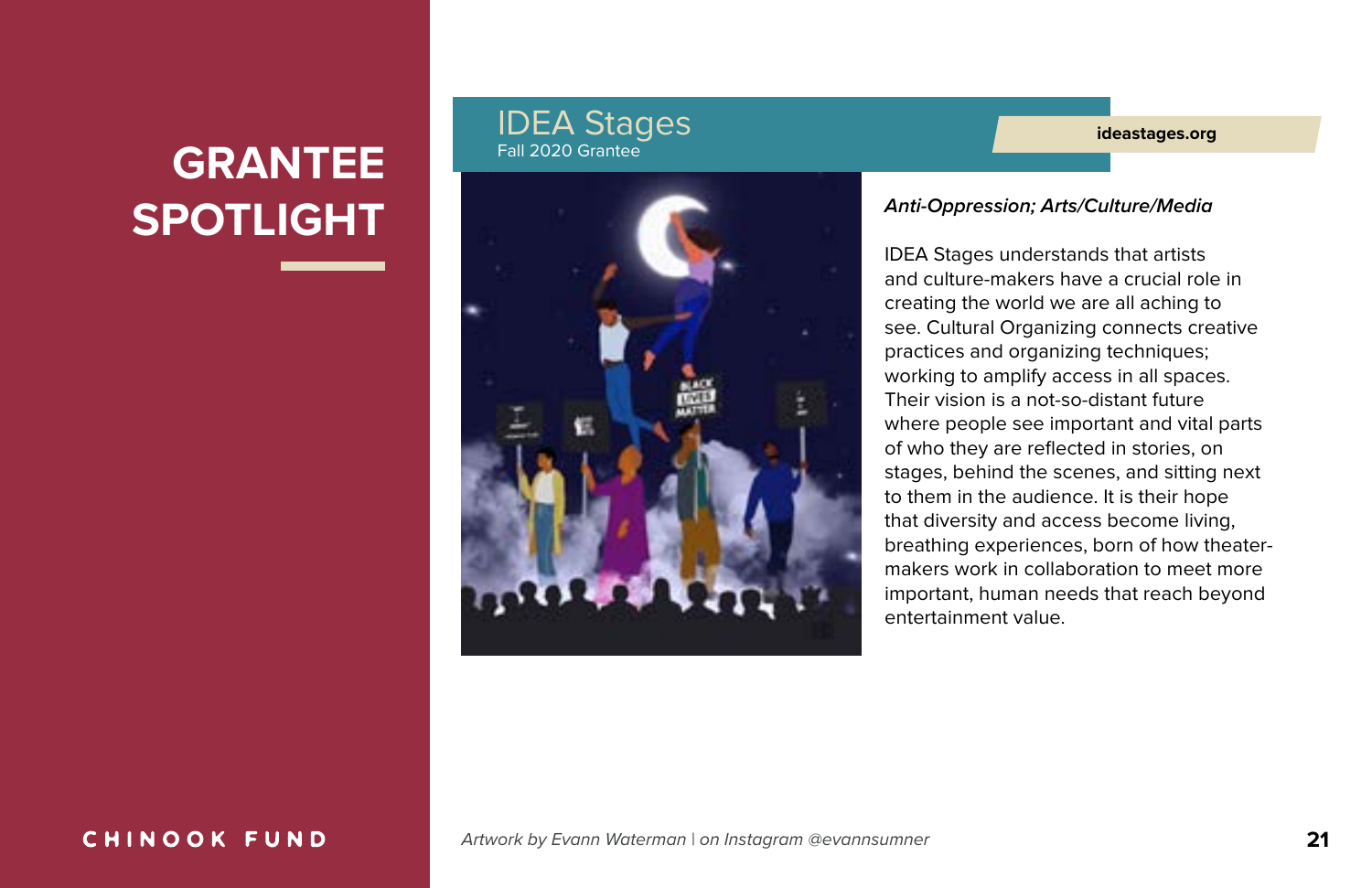#### Kaizen Food Rescue Fall 2020 Grantee

**kaizenfoodrescue.org**



#### *Food Justice*

Kaizen Food Rescue, founded by Thai Nguyen, a Fall 2019 Giving Project alumni, is an example of the impact constituent-led work can have in a community. As a Vietnamese refugee, Thai experienced food insecurity first-hand and wanted to change the way we think about food justice and ending food waste. Leaders at Kaizen Food Rescue are actively rewriting the narrative for their communities while fighting for Food Sovereignty, wherein people have access to healthy and culturally relevant food as well as labor rights for agricultural workers. Kaizen's viewpoint is not disseminated through a lens of whiteness, as traditional food pantries are, because cultural food history is important to and provides dignity for those who pick up free fresh groceries. Kaizen has a powersharing collaboration with community members affected by food insecurity where impacted voices are uplifted in a safe space and we co-create programs "for the people by the people."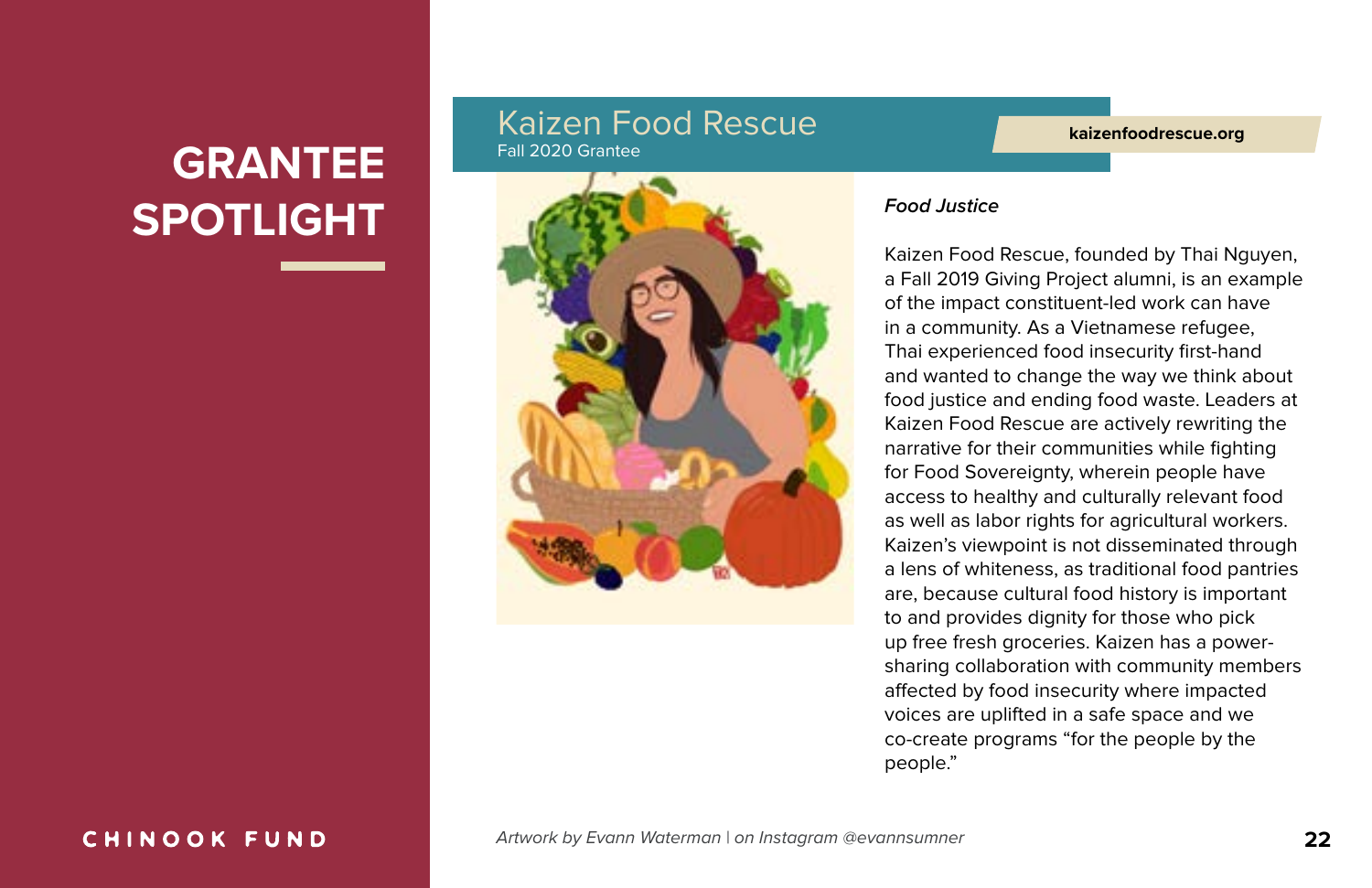## Pike's Peak Womxn's Alliance

A project of Voces Unidas for Justice – Spring 2021 Grantee

**vocesunidasforjustice.org**



#### *Indigenous/Native American Organizing; Rural Organizing; Women's Rights*

Pike's Peak Womxn's Alliance is a group for Indigenous womxn in the Pikes Peak/Front Range region to share events, get-togethers, resources, social events, gatherings, hiking, harvesting, gardening, cooking, beading, protests, rallies, sewing, art, poetry, and much more. The Alliance aims to be one spot to share and to stay connected. They actively organize around issues impacting the Indigenous community, host cross-tribal teachings, share lessons learned, and care for each other, children, and elders, keeping their community visible, relevant, and united.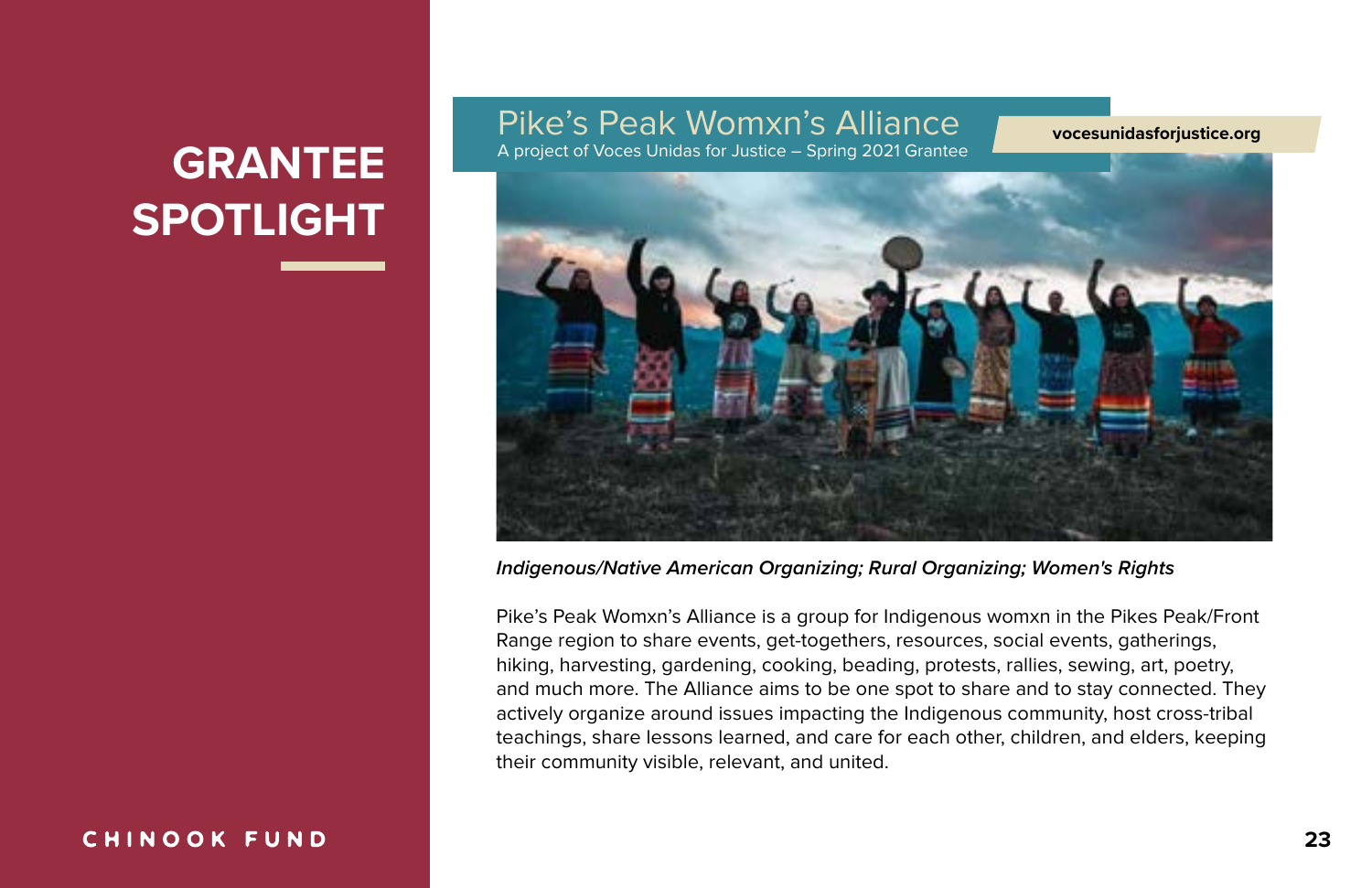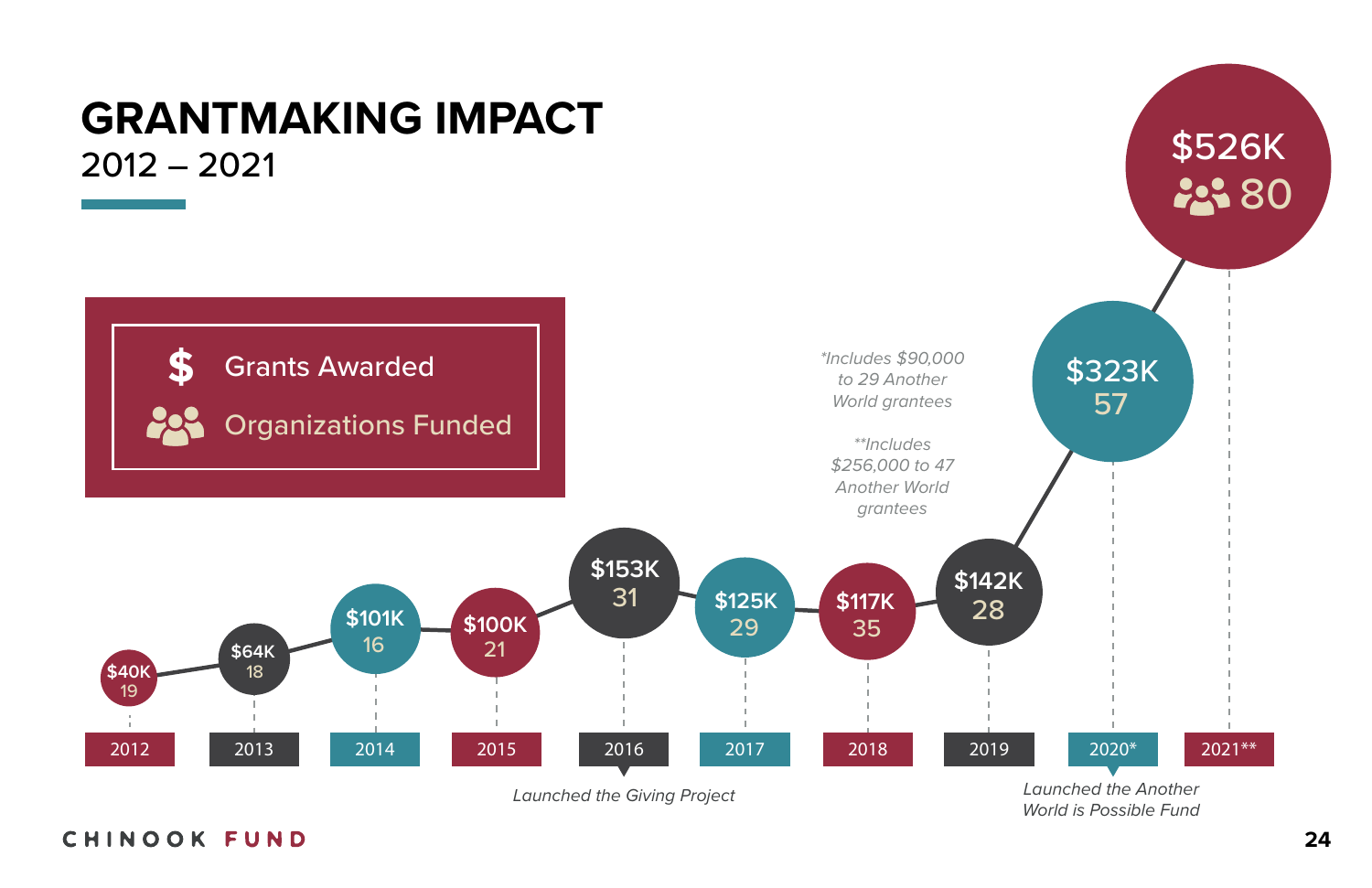## **INVESTING IN BLACK, INDIGENOUS & PEOPLE OF COLOR-LED MOVEMENTS**

Chinook Fund believes communities are best equipped to solve the challenges they face. By trusting grassroots leadership and providing funding to groups led by and for communities impacted by injustice, we support Colorado's movements for social justice.

#### CORE FUNDING CRITERIA

**Constituent-Led** The work is led by the people most impacted by injustice.

**Community-Wide** The work reflects all members of the constituency, especially those who experience multiple forms of oppression.

**Lasting Effect** The work makes change not just for one individual today, but for the community as a whole, and for future generations.



**Black-led Orgs**: 19 (32% of BIPOC led orgs are Black-led. 28% of all grantees are Black-led)

Chinook Fund prioritizes funding BIPOC groups as part of our commitment to racial justice; such groups are chronically underfunded and under-resourced. In the Giving Project model, our racial justice framework centers Black liberation and Indigenous sovereignty given the realities that all wealth in the U.S. is built on stolen land and stolen labor. We are proud to support so many emerging and established BIPOC-led groups organizing for justice.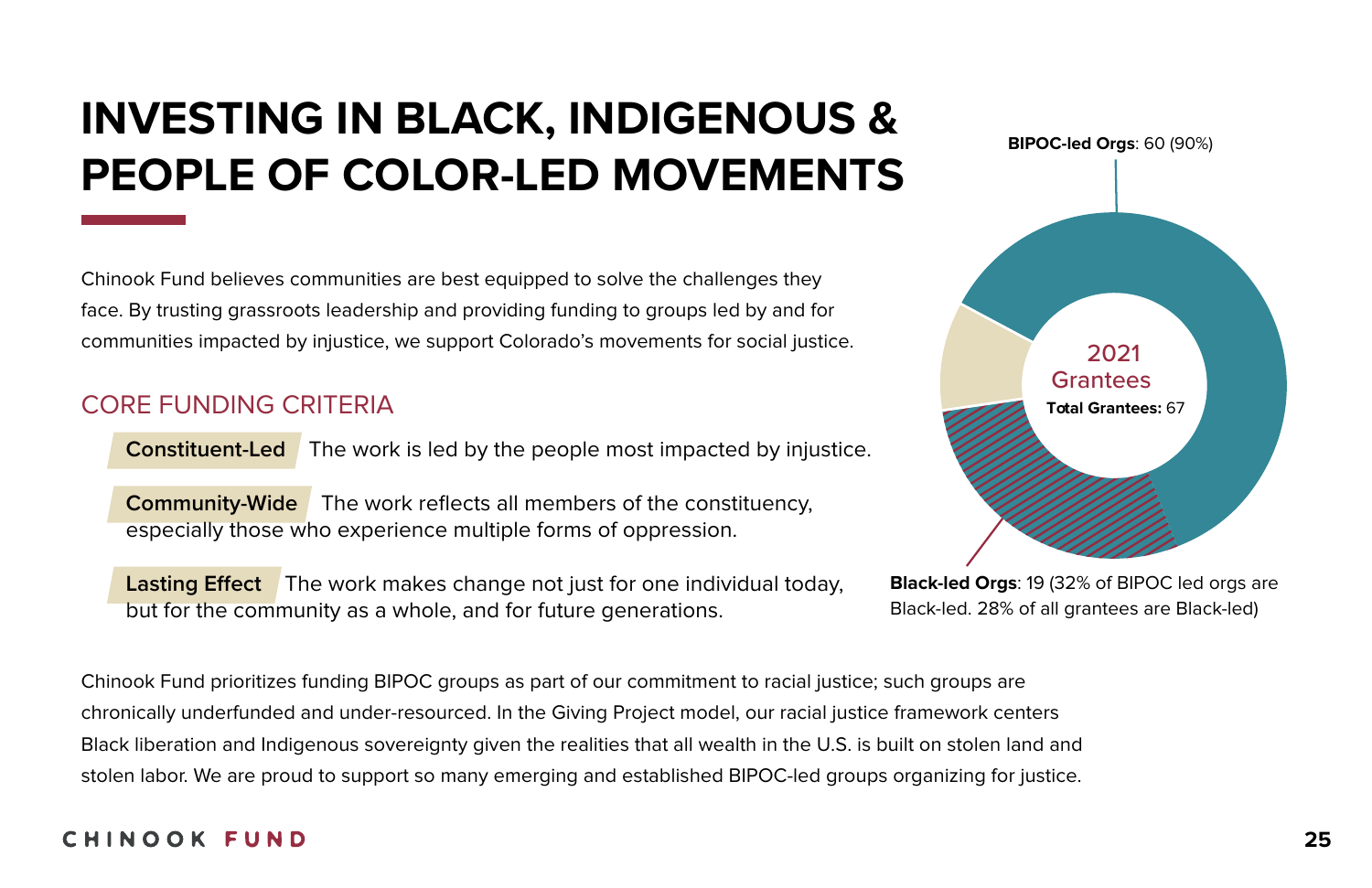## **OUR GRANTEES** FALL 2020

## **ESTABLISHED**

| <b>Another Life Foundation</b>                | \$10,000.00 |
|-----------------------------------------------|-------------|
| <b>Apprentice of Peace Youth Organization</b> | \$10,000.00 |
| <b>Black Business Initiative, PBC</b>         | \$10,000.00 |
| <b>Pine River Shares</b>                      | \$10,000.00 |
| The Road Called STRATE                        | \$10,000.00 |
| Una Mano Una Esperanza                        | \$10,000.00 |

## START-UP

| <b>IDEA Stages</b>            | \$4,000.00 |
|-------------------------------|------------|
| <b>SCD Enrichment Program</b> | \$4,000.00 |

## MULTI-YEAR

| <b>IDEA Stages</b>                                                  | \$10,000.00 |
|---------------------------------------------------------------------|-------------|
| <b>SCD Enrichment Program</b>                                       | \$10,000.00 |
| <b>Atlantis ADAPT</b>                                               | \$10,000.00 |
| <b>Compañeros: Four Corners Immigrant</b><br><b>Resource Center</b> | \$10,000.00 |
| <b>Conejos Clean Water</b>                                          | \$10,000.00 |
| <b>Creative Strategies for Change</b>                               | \$10,000.00 |
| Denver Homeless Out Loud                                            | \$10,000.00 |
| <b>Four Corners Rainbow Youth Center</b>                            | \$10,000.00 |
| <b>Herbal Gardens Wellness</b>                                      | \$10,000.00 |
| <b>Lamar Unidos</b>                                                 | \$10,000.00 |
| <b>Land Rights Council</b>                                          | \$10,000.00 |
| <b>Move Mountains Project</b>                                       | \$10,000.00 |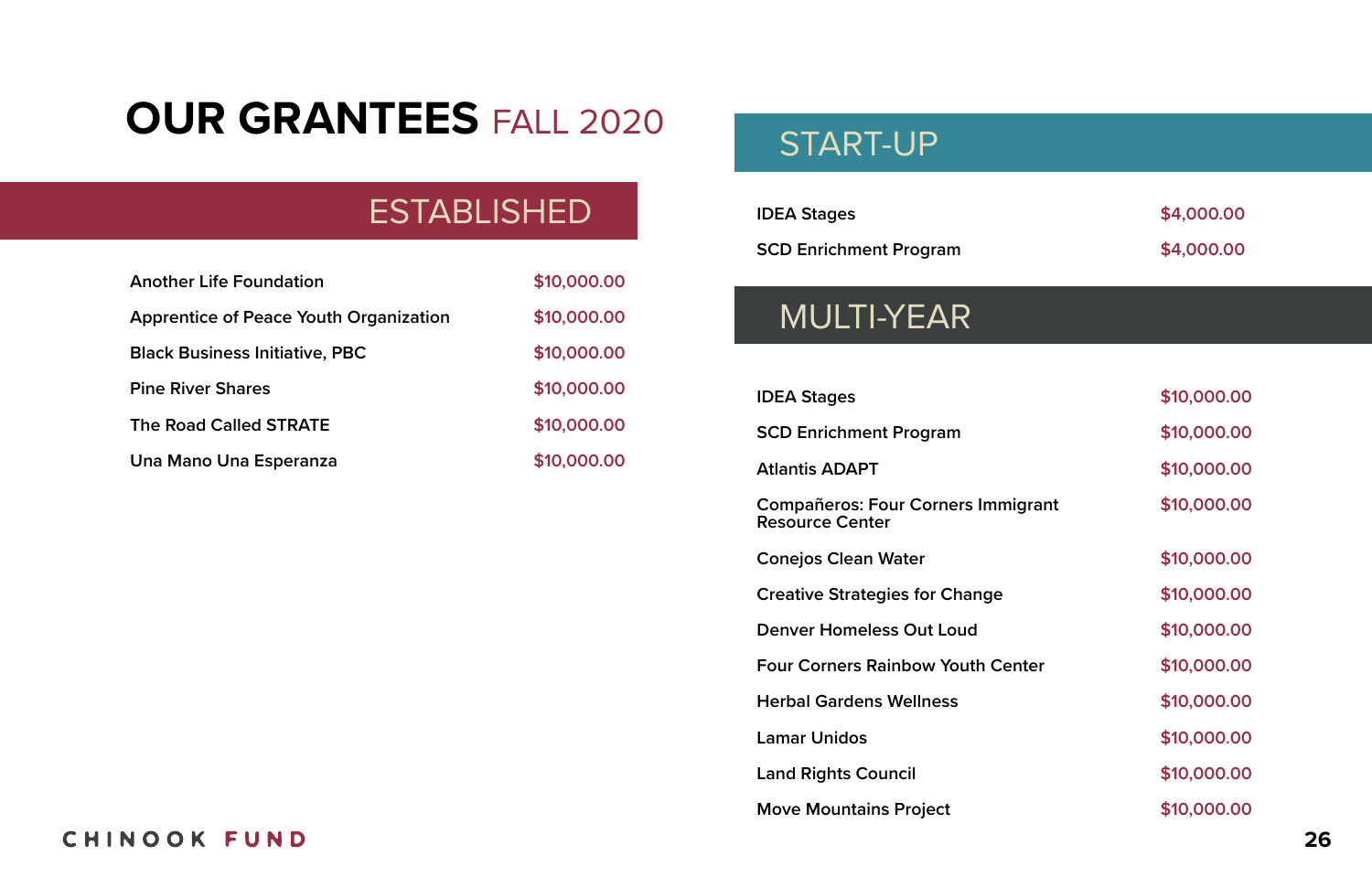## **OUR GRANTEES** SPRING 2021

## **ESTABLISHED**

| <b>Authentic Creations Publishing Apothecary</b> | \$10,000.00 |
|--------------------------------------------------|-------------|
| <b>Breaking Our Chains</b>                       | \$10,000.00 |
| <b>Sacred Voices</b>                             | \$10,000.00 |
| The Word                                         | \$10,000.00 |

## START-UP

| <b>Compound Of Compassion</b>            | \$4,000.00 |
|------------------------------------------|------------|
| County Collectives, Inc.                 | \$4,000.00 |
| El Alba Cooperative                      | \$4,000.00 |
| Fortaleza Familiar   Liberate Our Selves | \$4,000.00 |
| Grinding Stone Collective Inc.           | \$4,000.00 |
| Higher Learning U, Inc.                  | \$4,000.00 |
| Kaizen Food Rescue                       | \$4,000.00 |
| Pike's Peak Womxn's Alliance             | \$4,000.00 |

## MULTI-YEAR

| Colorado Jobs with Justice                     | \$10,000.00 |
|------------------------------------------------|-------------|
| Fuerza Latina                                  | \$10,000.00 |
| <b>Neighborhood Navigators of Eagle County</b> | \$10,000.00 |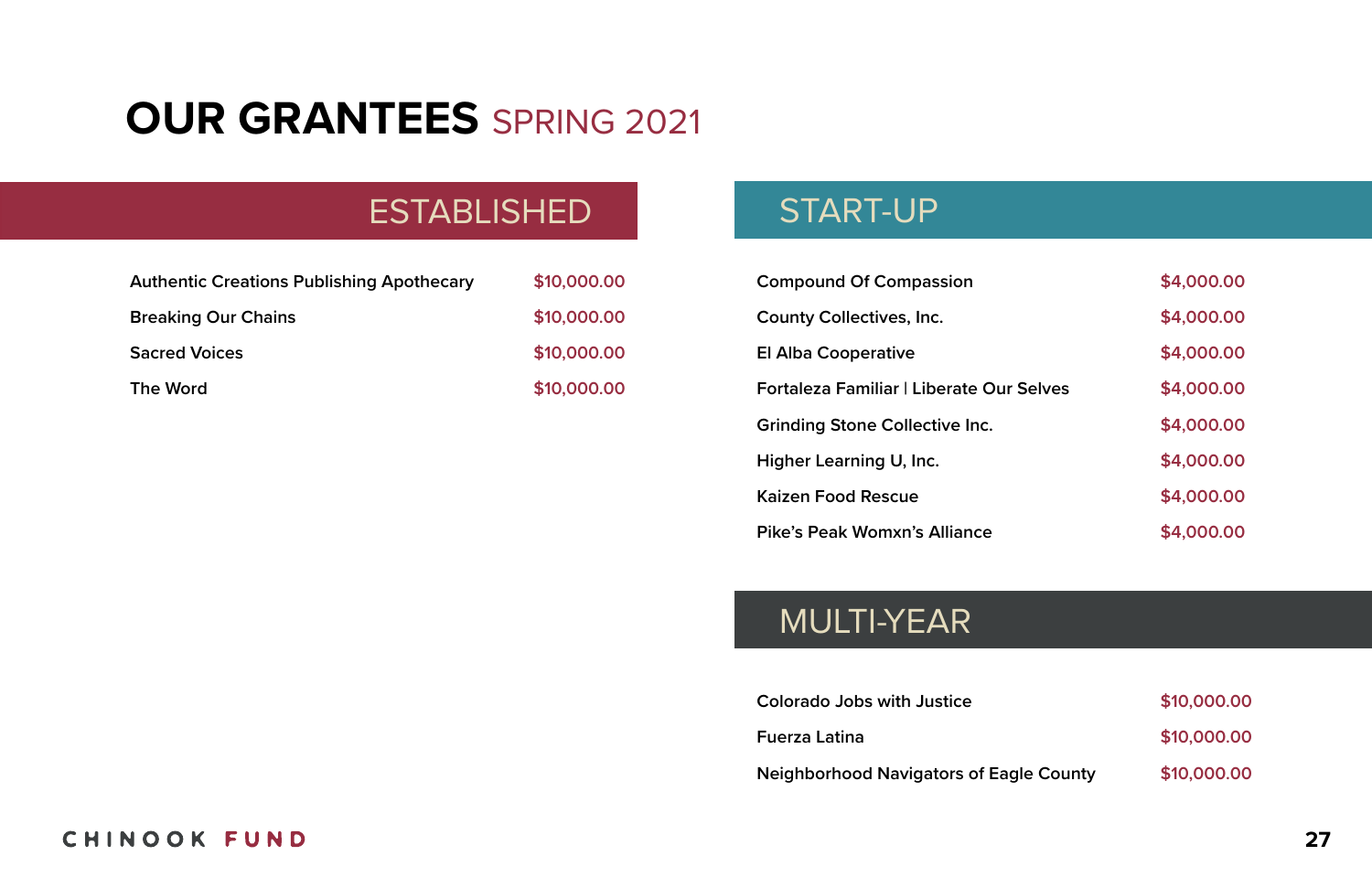## ANOTHER WORLD IS POSSIBLE FUND GRANTEES

| 9 TO 5 COLORADO<br>Denver                                         | \$6,000.00  | <b>COLORADO CIRCLES FOR CHANGE</b><br>Denver                                    |             |
|-------------------------------------------------------------------|-------------|---------------------------------------------------------------------------------|-------------|
| AL FRENTE DE LUCHA<br>Greeley                                     | \$6,000.00  | <b>COLORADO COUNCIL FOR URBAN</b><br>YOUTH DEVELOPMENT<br>Denver                | \$6,000.00  |
| <b>AMERICAN FRIENDS SERVICE COMMITTEE</b><br>Denver               | \$6,000.00  | <b>COLORADO IMMIGRANT RIGHTS</b><br><b>COALITION</b>                            | \$4,000.00  |
| <b>AUTHENTIC CREATIONS PUBLISHING</b><br><b>APOTHECARY</b>        | \$10,000.00 | Denver                                                                          |             |
| Durango                                                           |             | <b>COLORADO PEOPLE'S ALLIANCE (COPA)</b><br>(Formerly Rights For All People and | \$10,000.00 |
| <b>BLACK BUSINESS INITIATIVE, PBC</b><br>Denver                   | \$4,000.00  | <b>Colorado Progressive Coalition)</b><br>Aurora                                |             |
| <b>BLACK LIVES MATTER 5280</b><br>Denver                          | \$4,000.00  | <b>COMMON CAUSE EDUCATION FUND</b><br>Washington                                | \$4,000.00  |
| <b>CENTER FOR AFRICAN AMERICAN HEALTH</b><br>Denver               | \$6,000.00  | <b>COMPOUND OF COMPASSION</b><br>Aurora                                         | \$4,000.00  |
| <b>CENTER FOR WORKING FAMILIES -</b><br><b>COLORADO</b><br>Denver | \$4,000.00  | <b>CREATIVE STRATEGIES FOR CHANGE</b><br>Denver                                 | \$4,000.00  |
| <b>COLORADO BLACK WOMEN FOR POLITICAL</b>                         | \$4,000.00  | <b>CULTIVANDO</b><br>Commerce City                                              | \$4,000.00  |
| <b>ACTION</b><br>Denver                                           |             | <b>EAST DENVER FOOD HUB</b>                                                     | \$4,000.00  |
|                                                                   |             | Denver                                                                          |             |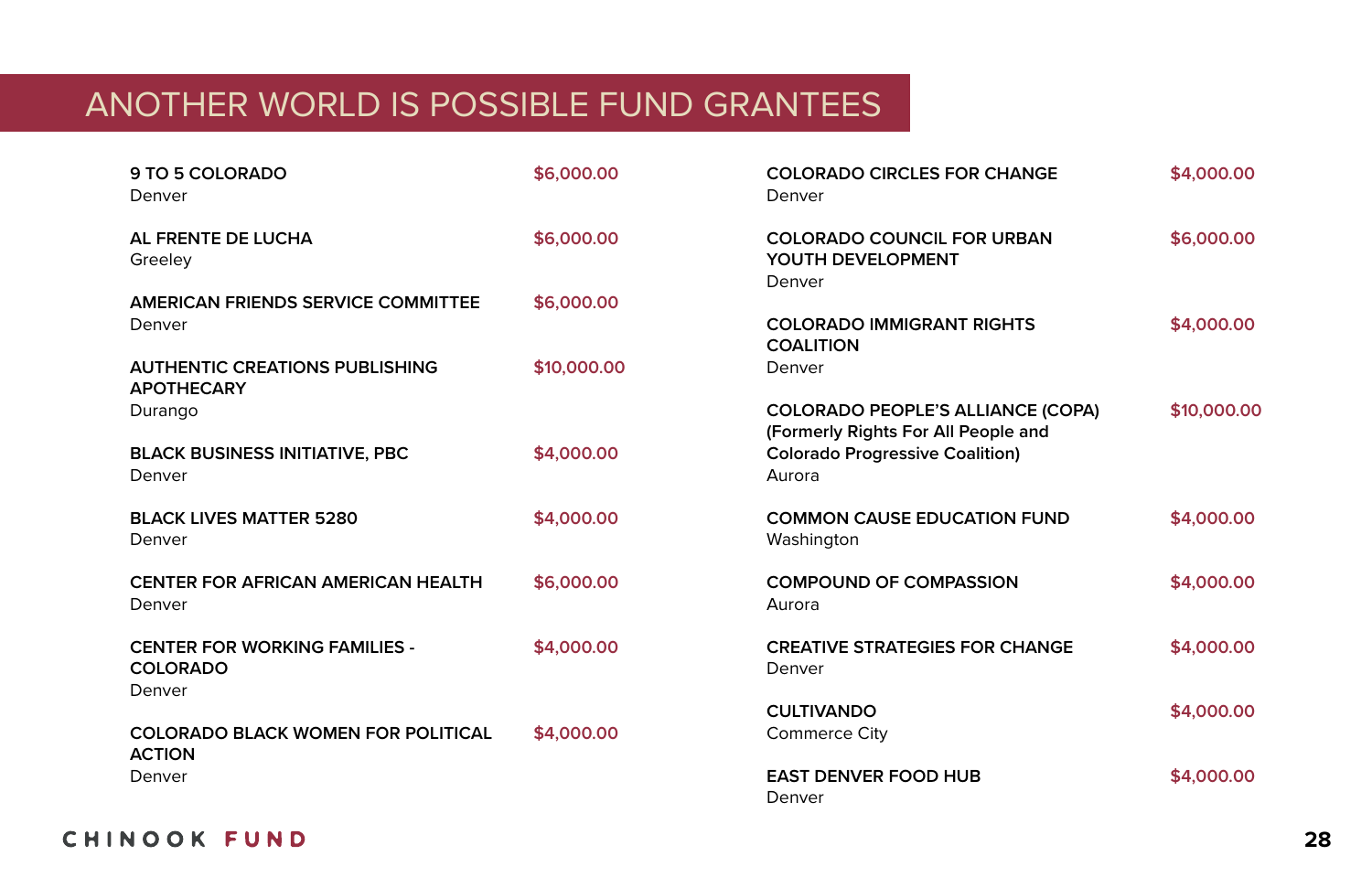## ANOTHER WORLD IS POSSIBLE FUND GRANTEES

| EL CENTRO HUMANITARIO PARA<br><b>LOS TRABAJADORES</b><br>Denver | \$6,000.00 | <b>MANCOS VALLEY RESOURCES</b><br>Mancos | \$4,000.00  |
|-----------------------------------------------------------------|------------|------------------------------------------|-------------|
|                                                                 |            | <b>MOVE MOUNTAINS PROJECT</b>            | \$4,000.00  |
| <b>FOOD TO POWER</b>                                            | \$4,000.00 | San Luis                                 |             |
| (Formerly the Colorado Springs Food Rescue)                     |            |                                          |             |
| Colorado Springs                                                |            | <b>NAACP - AURORA BRANCH</b>             | \$4,000.00  |
|                                                                 |            | Aurora                                   |             |
| <b>FORTALEZA FAMILIAR   LIBERATE OUR SELVES</b>                 | \$6,000.00 |                                          |             |
| <b>Commerce City</b>                                            |            | <b>NEW DANCE THEATRE</b>                 | \$4,000.00  |
|                                                                 |            | d.b.a. Cleo Parker Robinson Dance        |             |
| <b>FOUNDATION FOR BLACK</b>                                     | \$6,000.00 | Denver                                   |             |
| <b>ENTREPRENEURSHIP (Sistahbiz)</b>                             |            |                                          |             |
| Denver                                                          |            | ONE COLORADO EDUCATION FUND<br>Denver    | \$4,000.00  |
| <b>FOUR CORNERS RAINBOW YOUTH CENTER</b>                        | \$6,000.00 |                                          |             |
| Durango                                                         |            | <b>PADRES &amp; JOVENES UNIDOS</b>       | \$6,000.00  |
|                                                                 |            | Denver                                   |             |
| <b>GRASP</b>                                                    | \$6,000.00 |                                          |             |
| Denver                                                          |            | <b>RESILIENT COMMUNITIES RESILIENT</b>   | \$4,000.00  |
|                                                                 |            | FUTURES, INC.                            |             |
| <b>HERBAL GARDENS WELLNESS</b>                                  | \$4,000.00 | Denver                                   |             |
| Westcliffe                                                      |            |                                          |             |
|                                                                 |            | <b>RISE COLORADO</b>                     | \$10,000,00 |
| <b>HISPANIC AFFAIRS PROJECT</b>                                 | \$6,000.00 | Aurora                                   |             |
| Montrose                                                        |            |                                          |             |
|                                                                 |            | <b>SACRED VOICES</b>                     | \$10,000,00 |
| <b>LAMAR UNIDOS</b>                                             | \$4,000.00 | Denver                                   |             |
| l amar                                                          |            |                                          |             |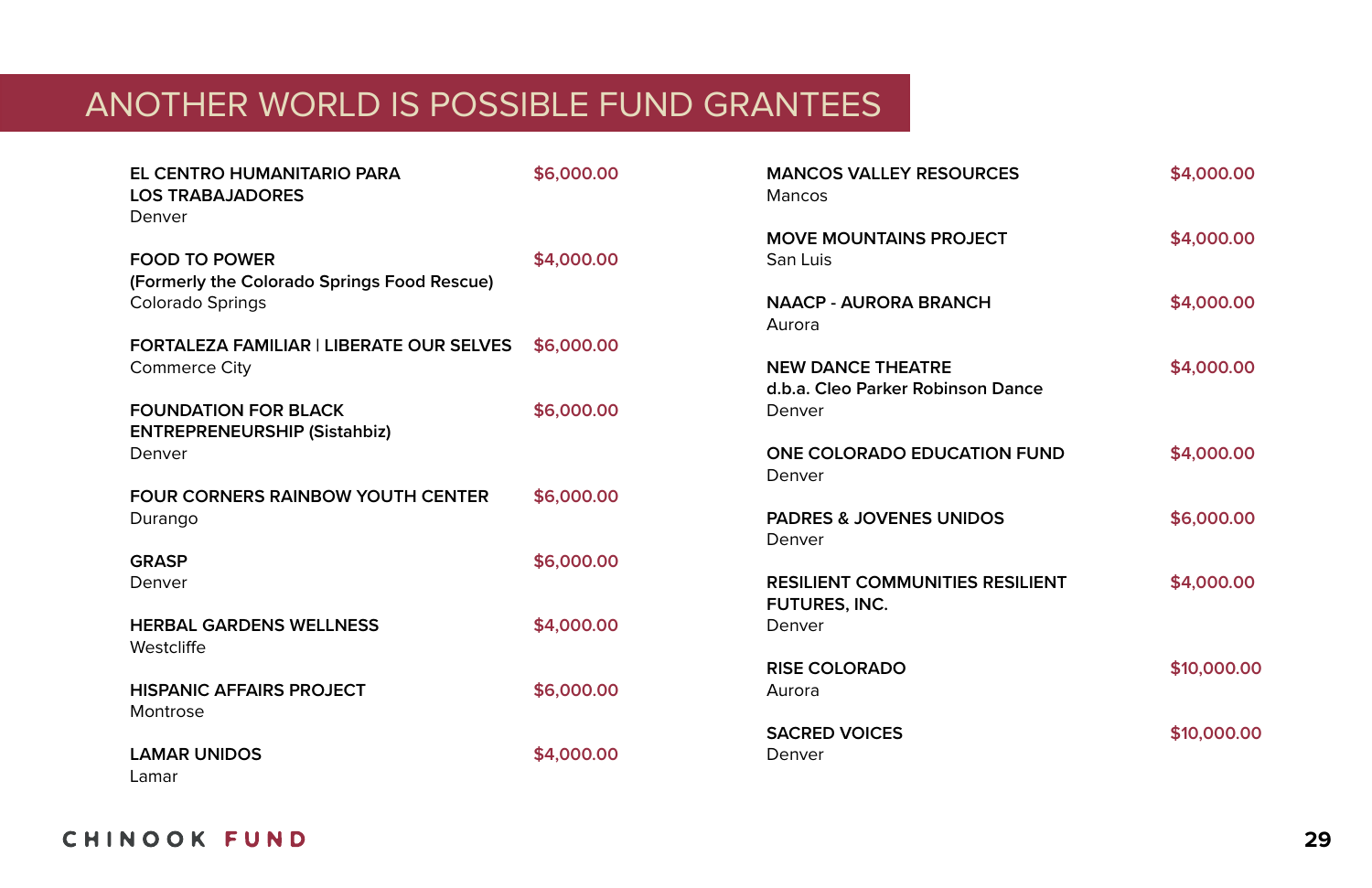## ANOTHER WORLD IS POSSIBLE FUND GRANTEES

| SATYA YOGA IMMERSION FOR PEOPLE<br>OF COLOR<br>Littleton | \$6,000.00  | <b>WOMEN'S VOICES FOR THE EARTH</b><br>Missoula, MT | \$4,000.00 |
|----------------------------------------------------------|-------------|-----------------------------------------------------|------------|
| <b>SCD ENRICHMENT PROGRAM</b><br>Denver                  | \$6,000.00  | <b>WOODBINE EDUCATION CENTER</b><br>Sedalia         | \$6,000.00 |
| <b>SLAM NUBA</b><br>Denver                               | \$6,000.00  |                                                     |            |
| SPIRIT OF THE SUN<br>Denver                              | \$4,000.00  |                                                     |            |
| <b>THE WORD</b><br>Denver                                | \$10,000.00 |                                                     |            |
| <b>TRANSFORM EDUCATION NOW</b><br>Denver                 | \$4,000.00  |                                                     |            |
| <b>TRANSFORMATIVE FREEDOM FUND</b><br>Denver             | \$6,000.00  |                                                     |            |
| UNITED FOR A NEW ECONOMY<br><b>Commerce City</b>         | \$6,000.00  |                                                     |            |
| <b>VOCES UNIDAS FOR JUSTICE</b><br>Colorado Springs      | \$6,000.00  |                                                     |            |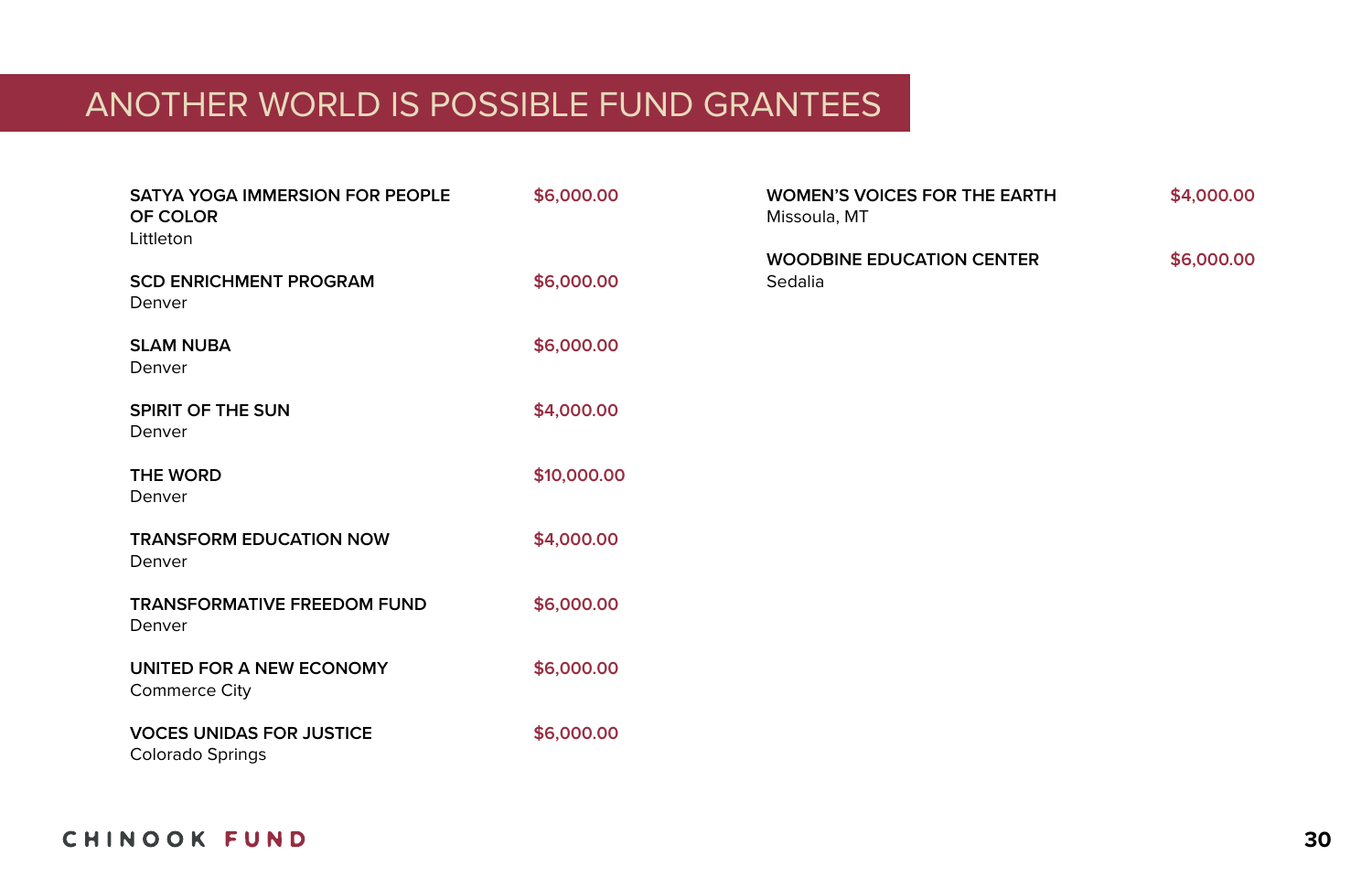## **FINANCIAL SUMMARY**

## CHINOOK FUND



## INCOME

*Support & Revenue*

|                          | • Contributions                                 | \$599,367 |
|--------------------------|-------------------------------------------------|-----------|
|                          | • Foundation Grants                             | \$320,300 |
| $\bullet$                | <b>Another World Contributions &amp; Grants</b> | \$590.766 |
| $\overline{\phantom{a}}$ | Net Investment Income                           | \$483,260 |
|                          | Other, Fiscal Sponsorship & PPP Loan            | \$61,969  |
|                          |                                                 |           |

#### **Total Support & Revenue**

**\$2,055,662**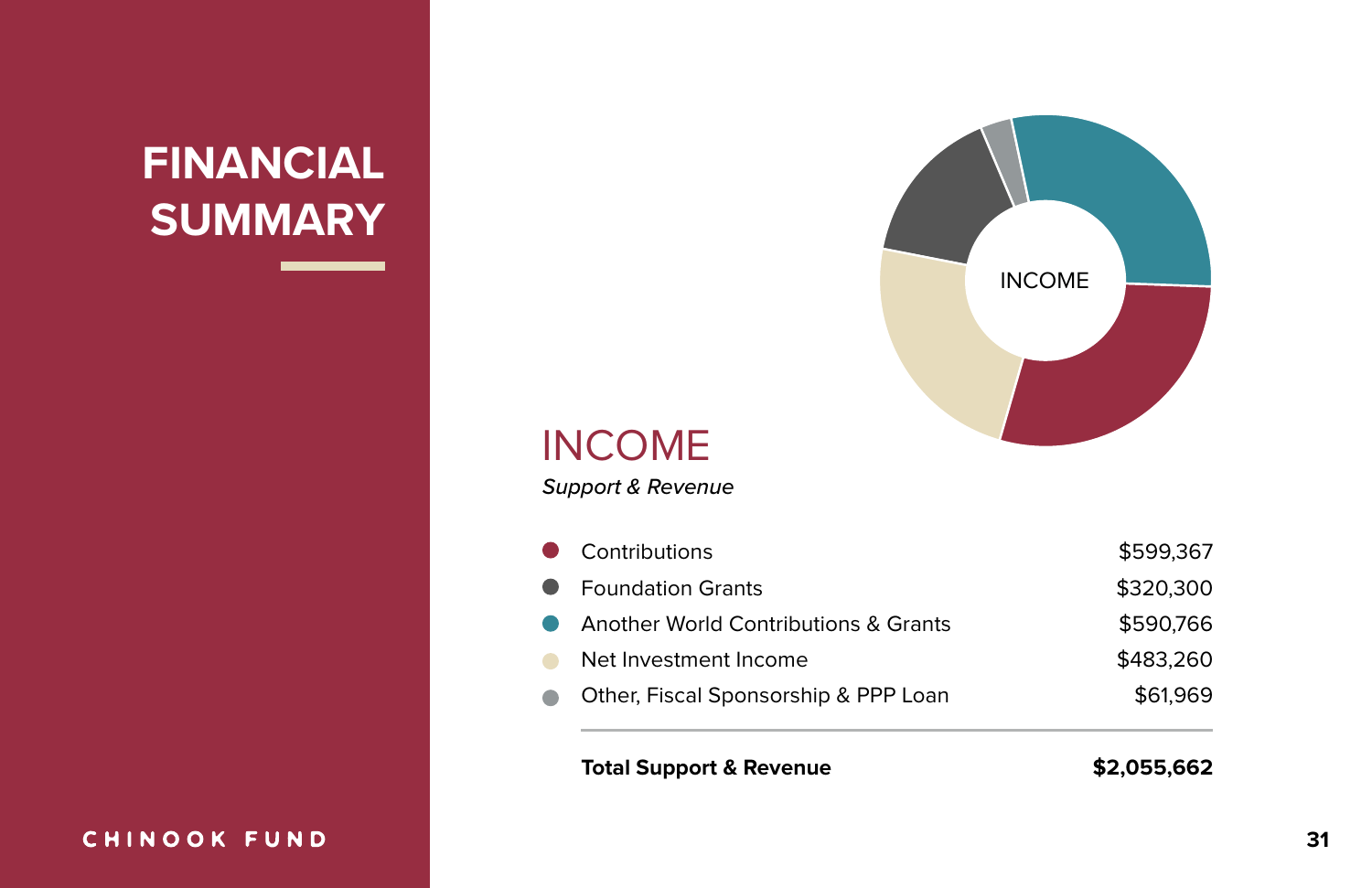# **FINANCIAL** EXPENSES **SUMMARY**



#### *Program Services:*

| <b>Net Assets: End of Year</b>    | \$3,104,866 |
|-----------------------------------|-------------|
| Net Assets: Beginning of Year     | \$2,333,410 |
| Changes in Net Assets             | \$771,456   |
| <b>Total Expenses</b>             | \$1,284,206 |
| <b>Total Supporting Services</b>  | \$254,763   |
| Fundraising                       | \$84,312    |
| <b>General Administration</b>     | \$170,451   |
| <b>Supporting Services:</b>       |             |
| <b>Total Program Services</b>     | \$1,029,443 |
| <b>Fiscal Sponsorship</b>         | \$14,500    |
| Another World is Possible         | \$487,506   |
| <b>Support for Social Justice</b> | \$527,437   |